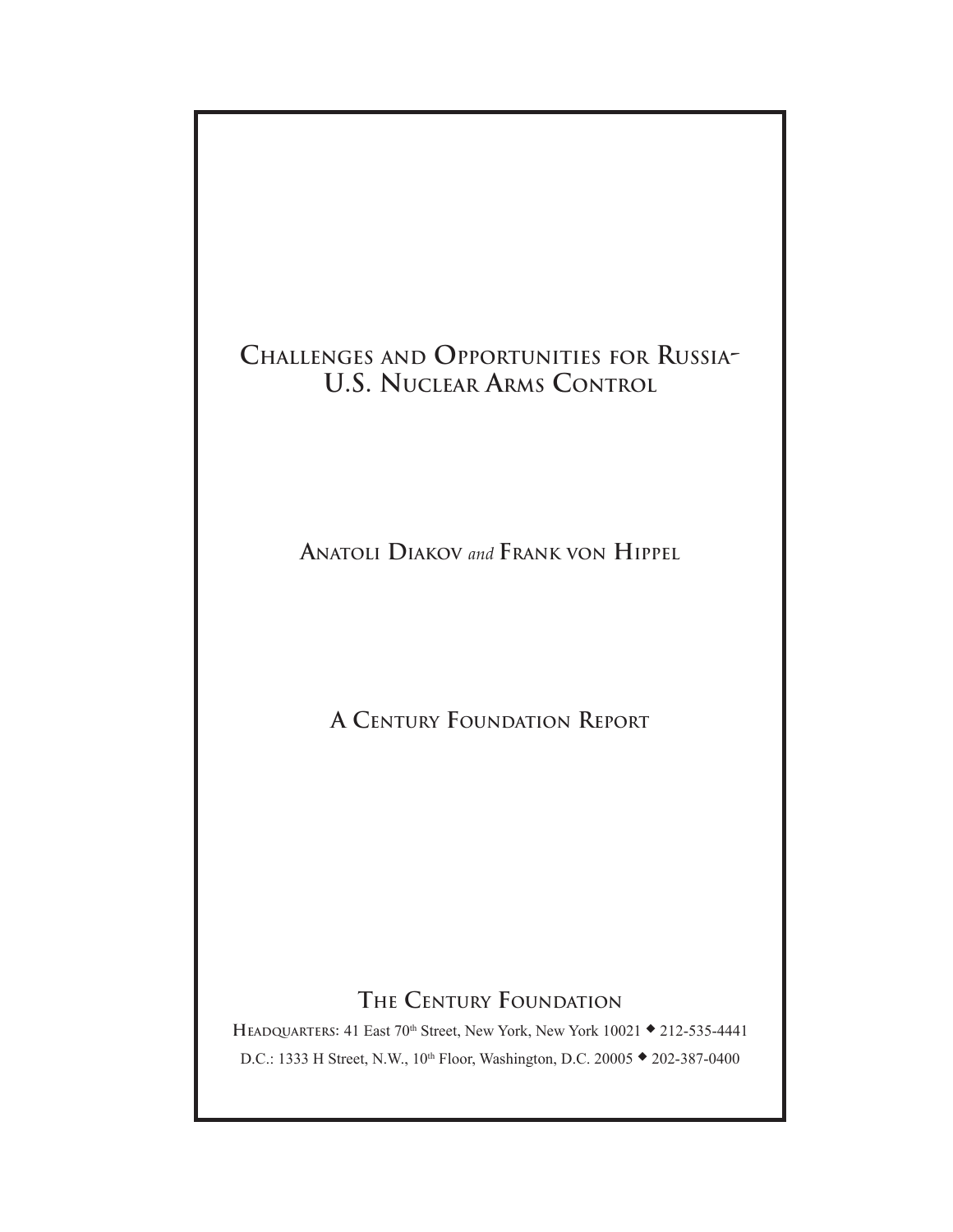This report is one in a series commissioned by The Century Foundation to explore issues of interest to American policymakers regarding Russia, aimed at identifying a framework for U.S.-Russian relations and policy options for a new administration and Congress that could help right the two countries' troubled relationship at a crucial juncture. The papers in the series explore significant aspects of U.S.-Russian relations, outlining a broad range of reasons why Russia matters for American foreign policy and framing bilateral and multilateral approaches to Russia for U.S. consideration. A high-level working group, co-chaired by Gary Hart, former U.S. senator from Colorado, and Jack F. Matlock, Jr., former U.S. ambassador to the Soviet Union, has provided direction to the project and offered recommendations for action that the United States might take.

The views expressed in this paper are those of the authors. Nothing written here is to be construed as necessarily reflecting the views of The Century Foundation or as an attempt to aid or hinder the passage of any bill before Congress.

Copyright © 2009 by The Century Foundation, Inc. All rights reserved. No part of this publication may be reproduced, stored in a retrieval system, or transmitted, in any form or by any means, electronic, mechanical, photocopying, recording, or otherwise, without the prior written permission of The Century Foundation.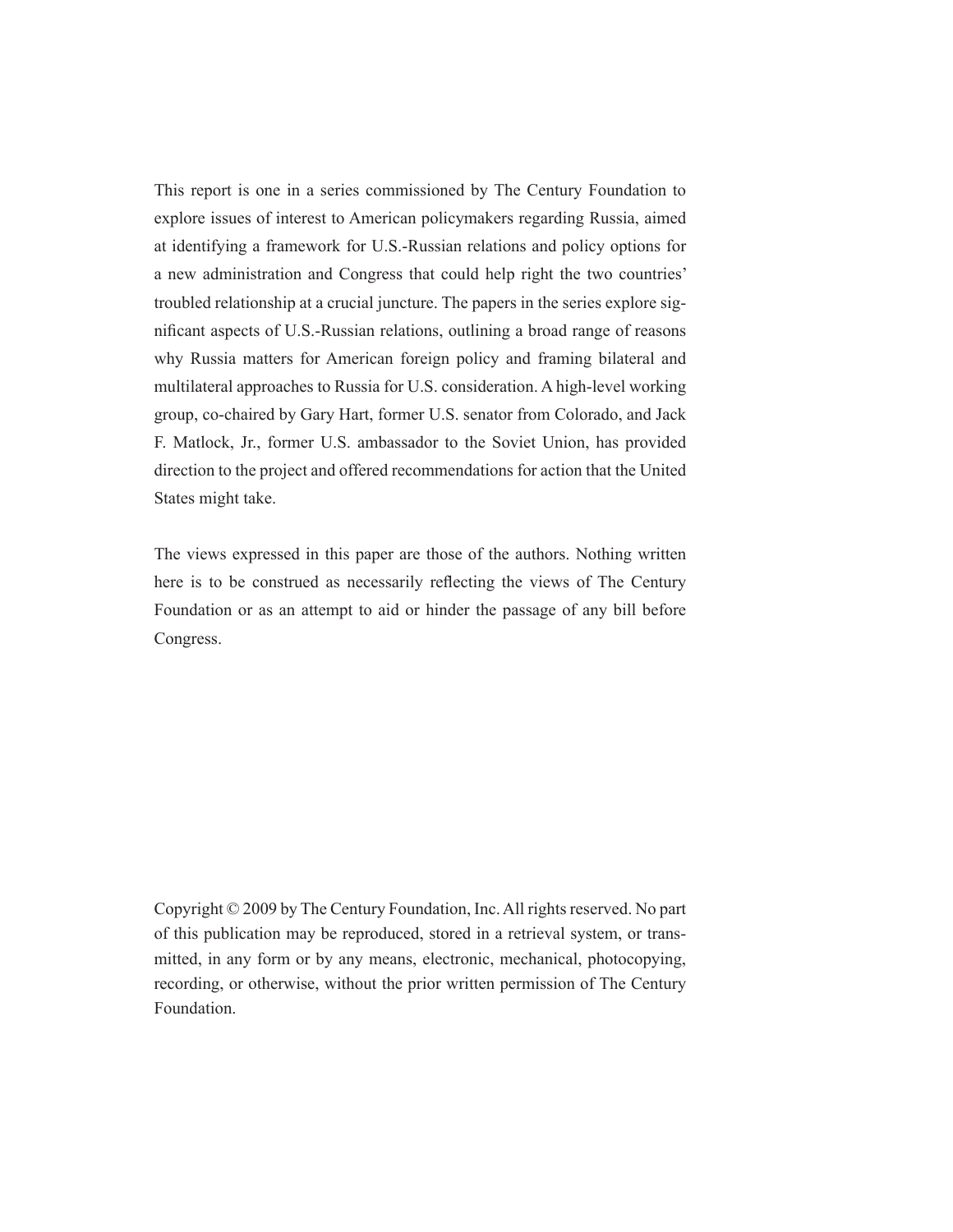### **Introduction**

During most of the cold war and for a decade thereafter, negotiations on nuclear arms limitations and reductions were at the center of the Moscow-Washington relationship. These negotiations and the discussions around them created channels of communication between the two governments and kept them open, helped limit their nuclear arms buildups, and made them partners in the great project on reducing the danger of nuclear war. This cooperation and the resulting shared understanding of the dangers of nuclear weapons laid a foundation for the Moscow-Washington partnership in building the nuclear nonproliferation regime.

After the cold war ended, the U.S. government—joined later by its G-7 partners—established Cooperative Threat Reduction programs to help Russia:

- dismantle the strategic nuclear weapons that it had agreed to eliminate under the 1991 Strategic Arms Reduction Treaty *(*START),
- strengthen the security of Russia's nuclear weapons and materials, and
- employ key scientists in its weapons of mass destruction (WMD) complexes, lest they seek employment from rogue states or terrorist groups.

From 2001 through 2008, the George W. Bush administration opted to keep U.S. nuclear options open. It argued that, with the end of the cold war, nuclear arms control no longer was necessary. As a result, bilateral consultations on the maintenance of strategic stability and negotiations of further reductions practically stopped. The Cooperative Threat Reduction programs were allowed to continue, but they were limited by the Putin administration largely to completing the tasks that already had been undertaken.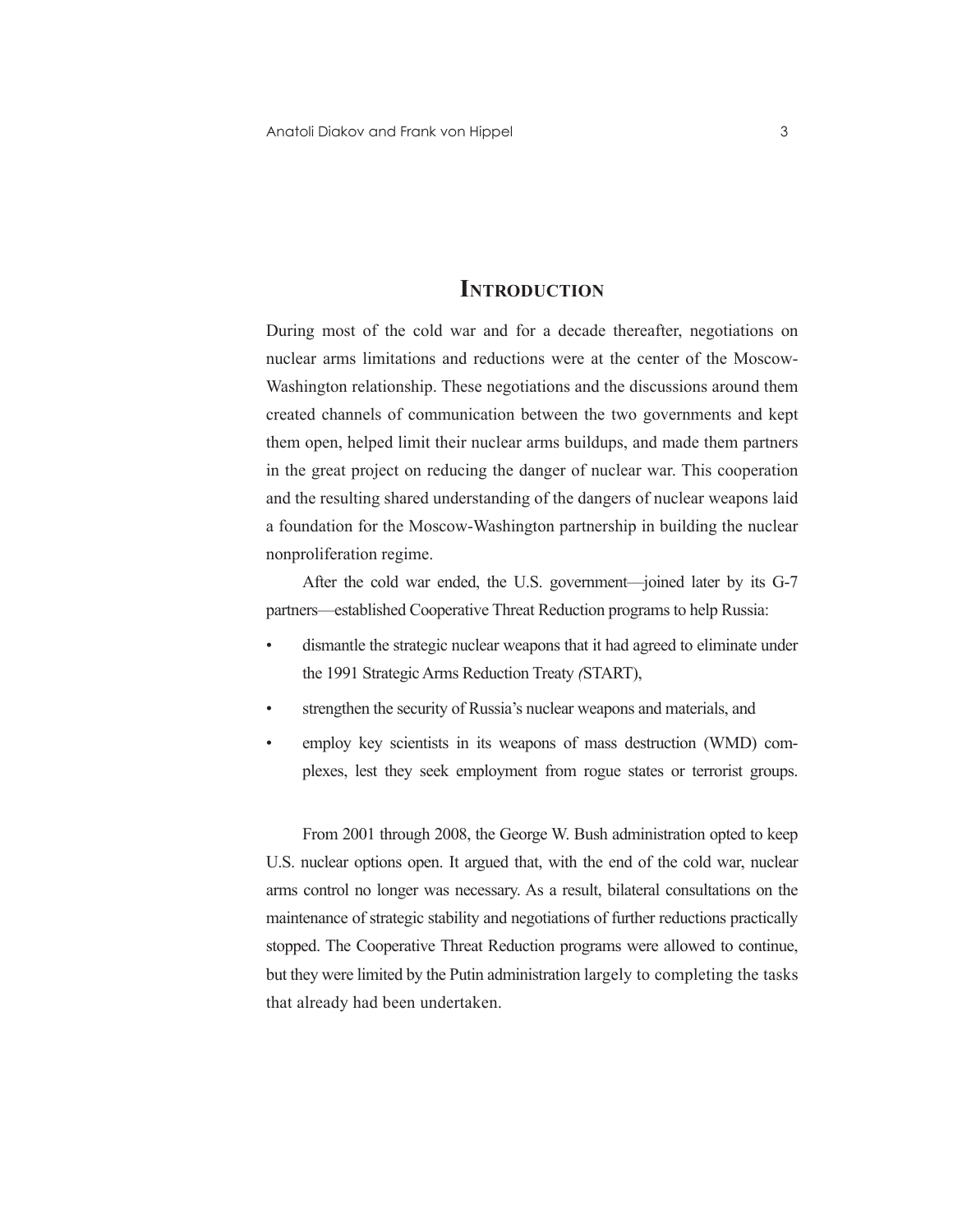Russia and the United States have not become true allies. Indeed, the current sizes of each country's nuclear arsenals can be explained only by the fact that, despite the Clinton-Yeltsin de-targeting agreement,<sup>1</sup> each country views the other's missiles with suspicion. Thus, nuclear deterrence continues to be a central part of the Russian-U.S. relationship, with more than one thousand warheads on each side maintained in a launch-ready alert status in order to maximize the destruction of the other country's nuclear weapons before they can be used if a nuclear exchange should occur. Until this state of tense mutual nuclear deterrence no longer exists, it will be impossible to consider the relationship between Russia and the United States to be "normal."

All this would be bad enough in the world free of other stresses, but there are other stresses—notably stemming from NATO expansion, Russian-U.S. competition for influence in Russia's "near abroad," and the Bush administration's embrace of two technologies that Russia sees as threatening to the deterrent capacity of its nuclear arsenal: ballistic-missile defense and the Prompt Global Strike initiative, featuring intercontinental precision-guided conventional munitions.

Nevertheless, the door appears to be open for Russia and the United States to renew their dialogue on the nuclear danger and reach agreements on how to reduce it—initially on deeper, faster, and irreversible reductions in Russian and U.S. deployed strategic nuclear warheads to levels more consistent with the end of the cold war.2 Such agreements will be possible, however, only if the United States treats Russia as a peer and respects its security concerns.

Deep and irreversible cuts in the U.S. and Russian strategic arsenals also are necessary to restore the credibility of the Nuclear Non-Proliferation Treaty (NPT), under which the nuclear-armed states promised to reduce and ultimately eliminate their nuclear weapons in exchange for the non-weapon states agreeing not to acquire nuclear weapons and to allow the International Atomic Energy Agency (IAEA) to monitor their use of nuclear materials. The issue of whether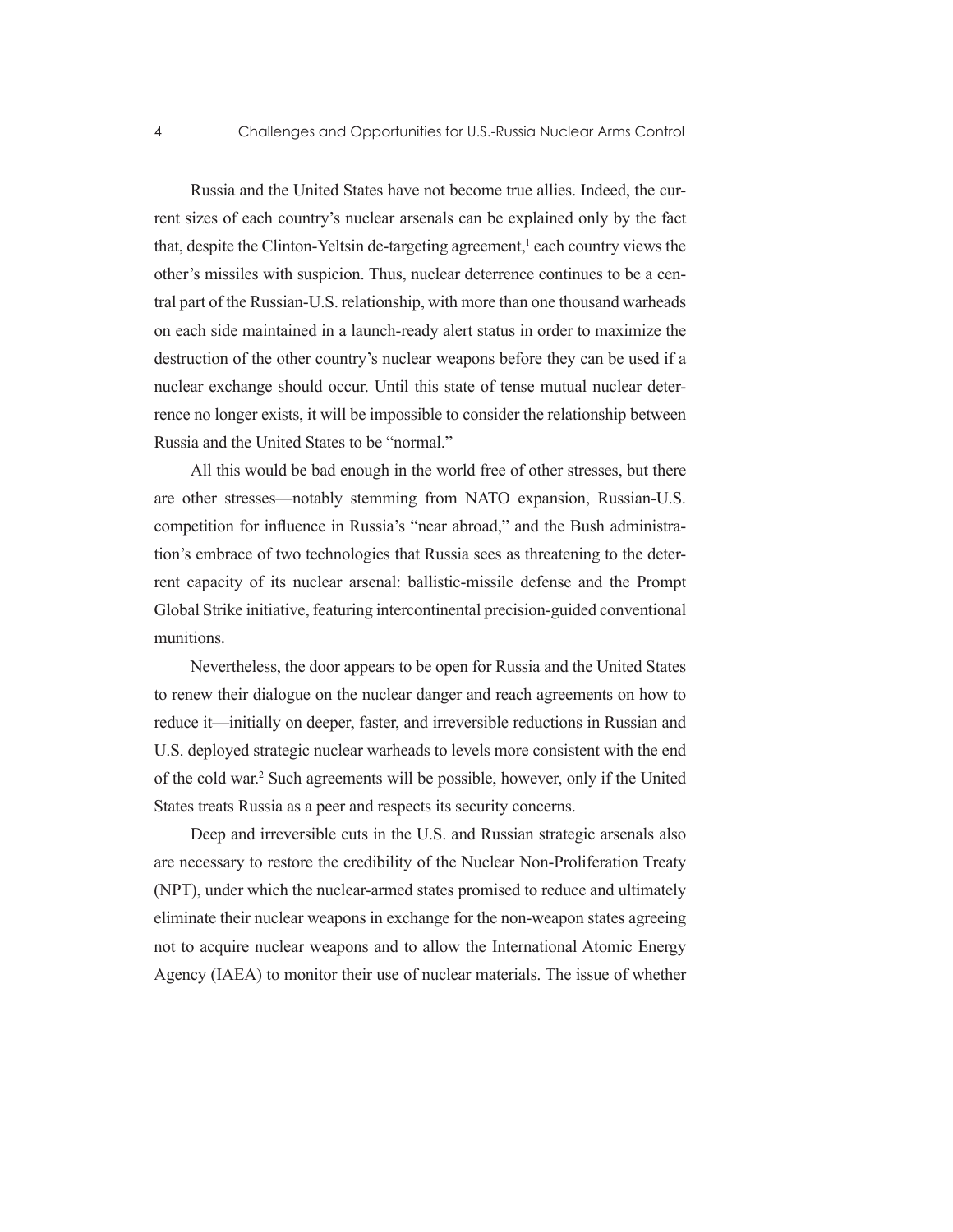the nuclear-weapon states have lived up to their NPT commitments is debated with great intensity every five years at the NPT Review Conferences, the next of which will be held in May 2010 at the United Nations.

Among the nuclear-weapon states, Russia and the United States must take the lead in reductions because they still possess between them more than 90 percent of the world's nuclear warheads. There also are other nuclear-arms-control treaties that would strengthen the nonproliferation regime that must be negotiated and ratified on a multilateral basis. Today, the multilateral treaty that is of greatest interest is the Comprehensive Test Ban Treaty (CTBT), which has been negotiated but not yet ratified by all the states necessary to bring it into force. Russia has ratified the CTBT, but the United States has not. Negotiations on a second multilateral treaty—the Fissile Material Cutoff Treaty (FMCT), which would ban the production of additional highly enriched uranium and plutonium for nuclear weapons or explosives—were mandated by the United Nations General Assembly in 1993 but have still not started because of the issue of linkages of the negotiations with negotiations on other nuclear treaties in the Geneva-based Conference on Disarmament (CD). On May 29, 2009, the CD finally agreed on an agenda<sup>3</sup> and it his hoped that negotiations will finally begin in early 2010.

We focus below on seven opportunities to advance bilateral Russian-U.S. nuclear arms control and strengthen the global nonproliferation regime:

- 1. implement deep, irreversible, and verified cuts in the Russian and U.S. strategic nuclear arsenals;
- 2. reduce the launch readiness of strategic ballistic missiles in order to reduce the danger of accidental or unauthorized launch;
- 3. reduce or eliminate their tactical nuclear weapons;
- 4. reduce stockpiles of fissile materials by declaring more excess in order to make warhead reductions irreversible;
- 5. assure the survival of the 1987 Intermediate-Range Nuclear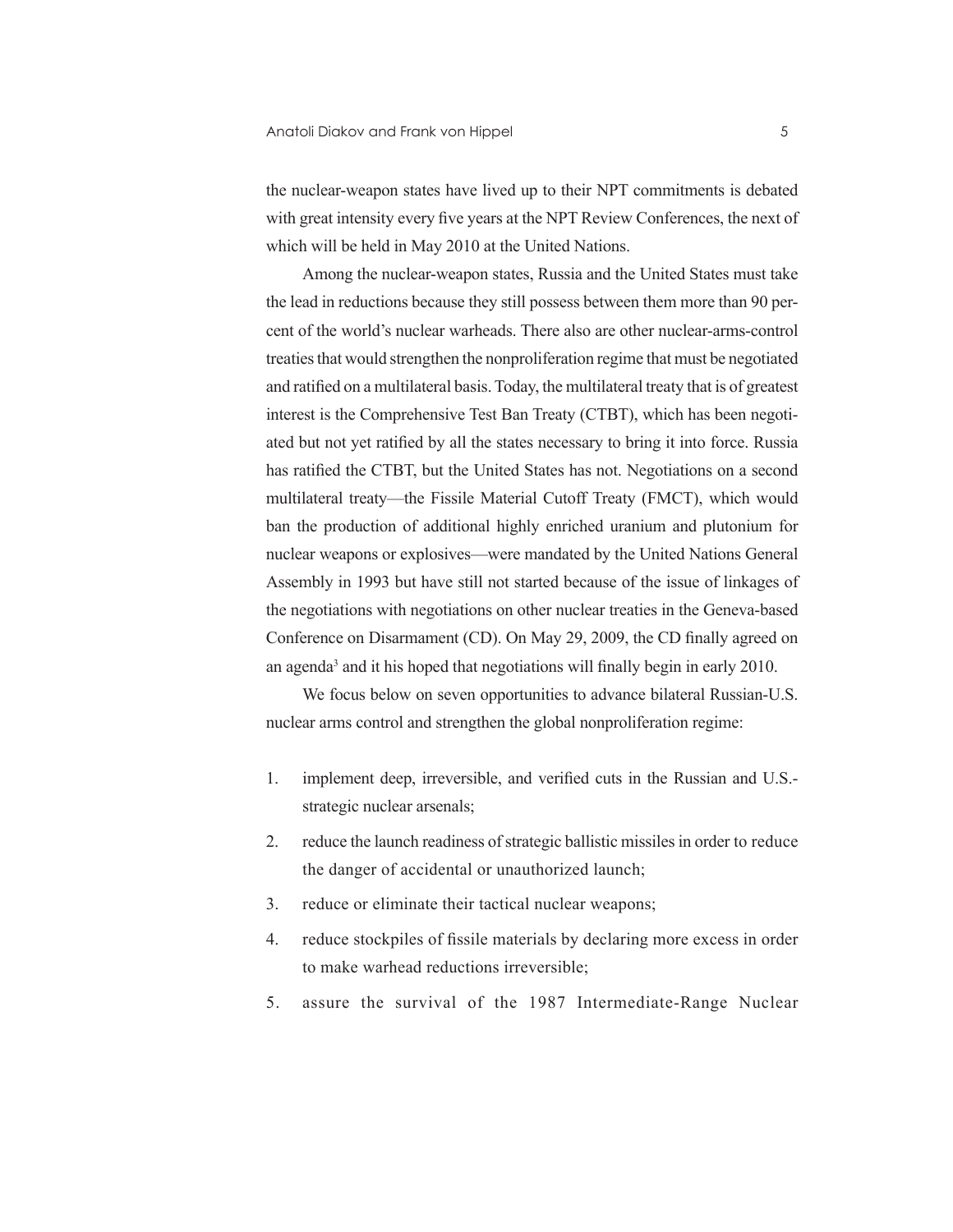Forces Treaty (INF), which eliminated thousands of medium and intermediate-range missiles from the arsenals of the two countries;

- 6. focus and limit ballistic missile defense efforts so that they are not seen as a threat to the other country's deterrent; and
- 7. cooperate more effectively on nuclear nonproliferation and the prevention of nuclear terrorism.

Basically, this agenda is one of resuming the joint Russian-U.S. project of dismantling the cold war doomsday machine and strengthening the nonproliferation regime.

# **Implement Deep, Irreversible, and Verified Cuts in the Russian and U.S. Strategic Nuclear Arsenals**

Under the 2002 Strategic Offensive Reductions Treaty (SORT), Russia and the United States each will reduce deployed strategic warheads to 2,200 or fewer by the end of 2012. SORT has no verification provisions, however, and START, which does, will expire on December 5, 2009. At that point, the Russian-U.S. strategic relationship will exist in a legal vacuum, and the lack of verification will lead to growing uncertainty about each other's strategic capabilities and intentions.

Because the Bush administration wanted to retain maximum flexibility for future U.S. nuclear forces, SORT does not require elimination of the warheads removed from their delivery vehicles or elimination of de-activated long-range ballistic missiles or their launchers (missile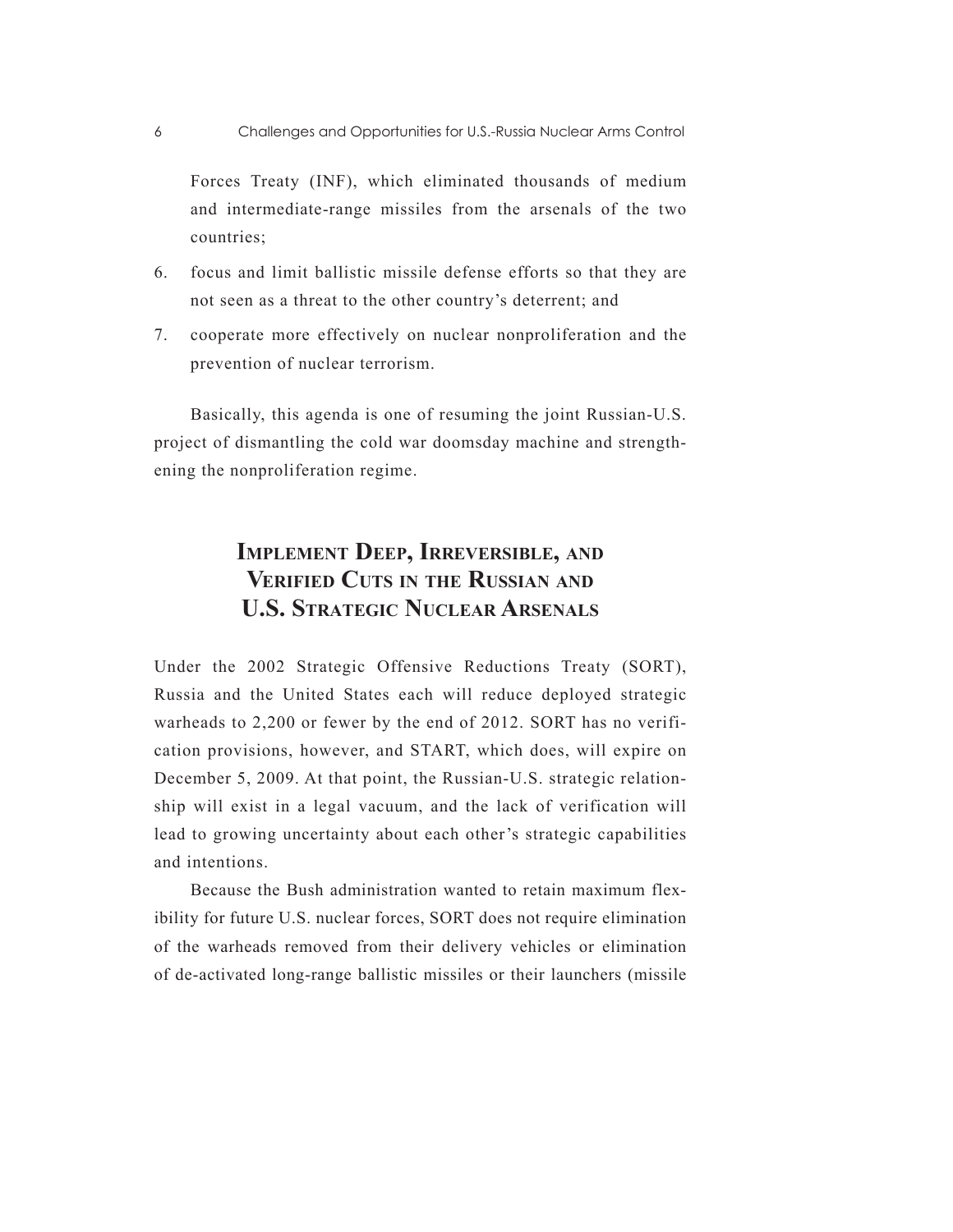silos, mobile launchers, and ballistic-missile submarines). Also, SORT expires on the same day its provisions come into force, December 31, 2012, unless it is "extended by agreement of the Parties or superseded earlier by a subsequent agreement."4

Russia repeatedly has expressed an interest in negotiating a new legally binding treaty on further verified reductions of strategic nuclear weapons.<sup>5</sup> President Obama also has expressed the desire to "seek dramatic reductions in U.S. and Russian stockpiles of nuclear weapons and material."6 Russia and the United States therefore have renewed their strategic dialogue and hope to reach an agreement on a verified follow-on agreement to START by the time it expires or soon thereafter.<sup>7</sup> Because of the short time-line, the proposed cuts involved will be relatively modest—to 1,675 strategic warheads or less.<sup>8</sup> An agreement on deeper cuts would have to engage with a broader set of issues, including missile defense and conventional capabilities against strategic nuclear forces because the threshold for a conventional attack would be much lower than for a nuclear attack.

The cuts could be to 1,000–1,200 deployed warheads each, with the excess launchers, missiles, and warheads eliminated.<sup>9</sup> This may be as far as either country is willing to go without other nuclear-weapon states joining in the reductions—or at least committing verifiably not to build up their nuclear arsenals. The other nuclear-weapon states (China, France, India, Israel, North Korea, and Pakistan) together have about one thousand warheads.

Table 1 shows the numbers of delivery vehicles and deployed warheads attributed to Russian and U.S. strategic forces by the START counting rules as well as nongovernmental estimates of numbers that were actually deployed as of the beginning of 2008. Table 2 gives examples of possible one thousand-warhead forces.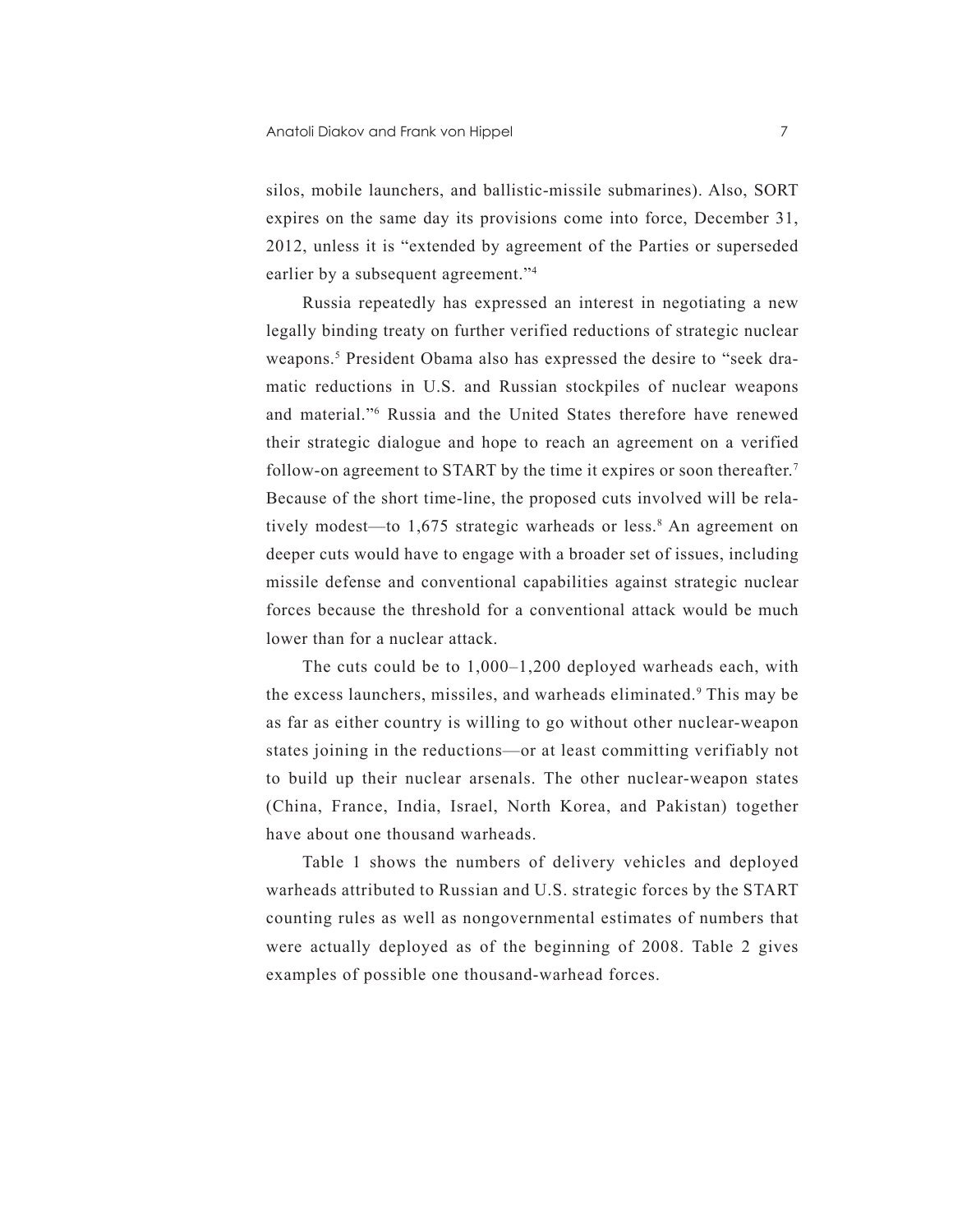| <b>Russian</b>                | <b>Operationally</b>     | <b>Operationally</b> |
|-------------------------------|--------------------------|----------------------|
| <b>Strategic</b>              | <b>Deployed Missiles</b> | <b>Deployed</b>      |
| <b>Forces</b>                 | or Bombers               | <b>Warheads</b>      |
| <b>ICBMs</b>                  |                          |                      |
| (SS-18/19/25/RS-12)           | 367 (465)                | 1,248 (2,001)        |
| <b>SLBMs</b>                  |                          |                      |
| (SS-N-18/20/23/RSM-56)        | 165 (268)                | 591 (1,288)          |
| <b>Strategic bombers</b>      | 76 (76)                  | 844 (608)            |
| Total                         | 608 (809)                | 2,683 (3,897)        |
| <b>United States</b>          |                          |                      |
| <b>Strategic Forces</b>       |                          |                      |
| <b>ICBM's (Minuteman III)</b> | 450 (550)                | 550 (1,350)          |
| <b>SLBM's (Trident II)</b>    | 288 (432)                | 1,152 (3,264)        |
| Long-range bombers            | 113 (206)                | 500 (1,052)          |
| Total                         | 851 (1,188)              | 2,200 (5,916)        |

## **Table 1. Nongovernmental Estimates of Russian and U.S. Strategic Nuclear Forces, 2008 (with numbers obtained using START counting rules in parentheses)**

*Note:* The first numbers shown are nongovernmental estimates of actual deployments. The numbers in parenthesis are for START counting rules, under which any missile silo or launch tube is counted as containing a missile until it is destroyed and any missile is counted as carrying a full complement of warheads even if it has been downloaded. (ICBM = intercontinental ballistic missile; SLBM = submarine-launched ballistic missile.)

*Sources:* Robert Norris and Hans Kristensen, "Russian Nuclear Forces, 2009," *Bulletin of the Atomic Scientists,* May/June 2009; "U.S. Nuclear Forces, 2009," *Bulletin of the Atomic Scientists,* March/April 2009; and START memoranda of understanding of July 1, 2008, http://www.armscontrol.org/factsheets/sovforces and http://www.armscontrol.org/ factsheets/usstrat.

In the notional U.S. one-thousand-warhead force, Minuteman III and Trident II missiles would carry only one and three warheads, respectively, although they were originally designed to carry three and eight, respectively. To make breakout more difficult, it could be agreed that their reentry-vehicle platforms would be destroyed and replaced by new platforms equipped with a reduced number of warhead attachments.10 A requirment that the downloaded reentry vehicles be destroyed also could be part of such an agreement.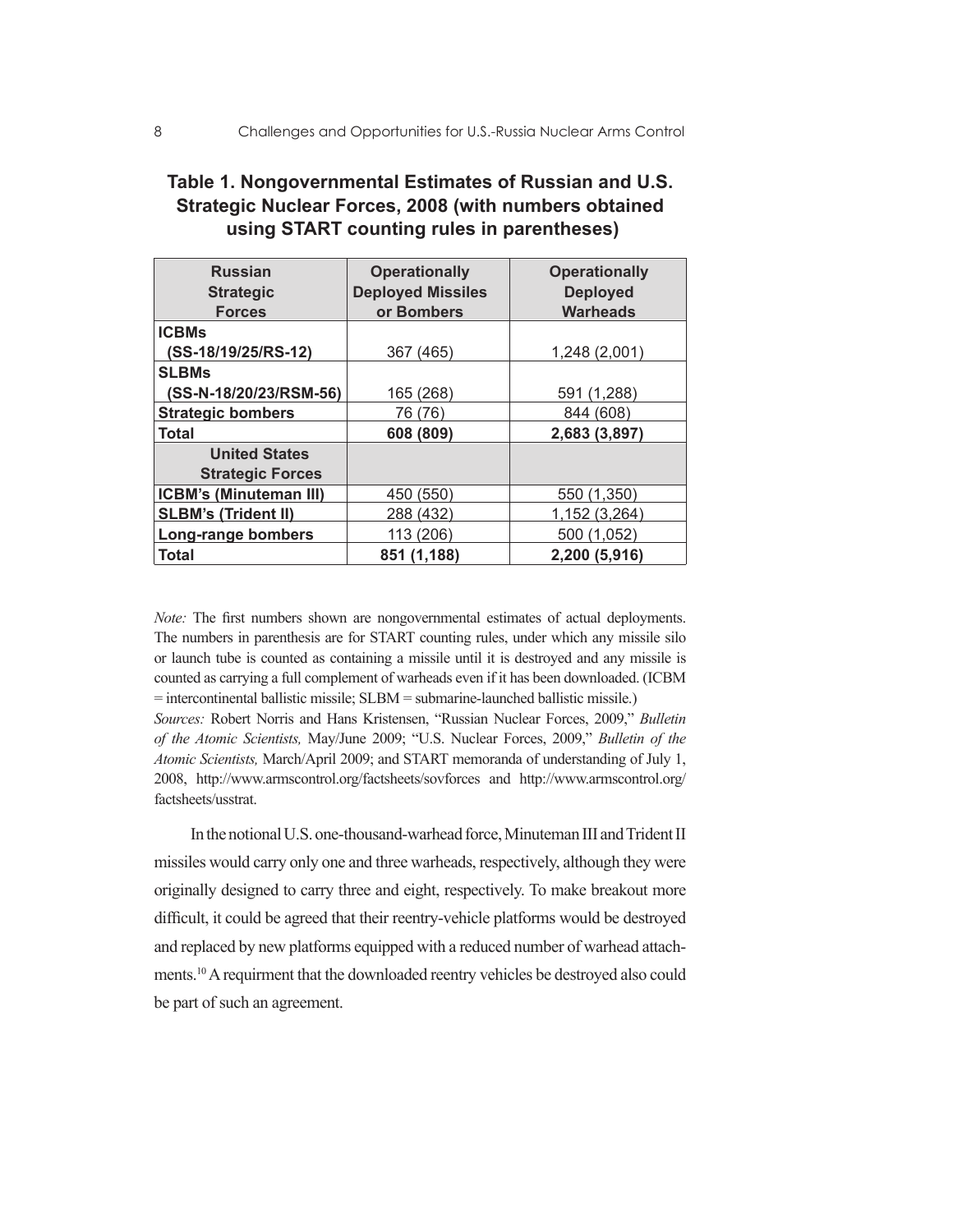| <b>Russia</b>              | <b>Missiles or Bombers</b> | <b>Warheads</b> |  |
|----------------------------|----------------------------|-----------------|--|
| <b>Topol ICBMs</b>         | 160                        | 480             |  |
| <b>Bulava SLBMs</b>        | 6x16 launch tubes          | 384             |  |
| <b>Blackjack and</b>       |                            |                 |  |
| <b>Bear bombers</b>        | 17                         | 136             |  |
| <b>Total</b>               | 273                        | 1,000           |  |
|                            |                            |                 |  |
| <b>United States</b>       |                            |                 |  |
| <b>Minuteman III ICBMs</b> | 100                        | 100             |  |
| <b>Trident II SLBMs</b>    | 10x24 launch tubes total   | 720             |  |
| <b>B-52 bombers</b>        |                            |                 |  |
| with nuclear-armed         |                            |                 |  |
| cruise missiles            | 18                         | 180             |  |
| <b>Total</b>               | 358                        | 1.000           |  |

### **Table 2. Notional Russian and U.S. One Thousand-Warhead Strategic Forces**

*Source:* The authors. We have assumed START counting rules for the bombers but have assumed that the U.S. Minuteman III and Trident II missiles are downloaded to one and three warheads, respectively.

The United States has expressed an interest in equipping some of its strategic missiles with conventional warheads for rapid strike against fleeting targets of opportunity, such as a briefly localized Osama Bin Laden. Russia probably would not oppose that—if any such warheads were counted as strategic warheads. The Bush administration insisted, however, that conventional warheads not be counted.11 It appears that the Obama Administration may have abandoned the idea of using strategic ballistic missiles as delivery vehicles for conventional munitions<sup>12</sup> but limiting such weapons will continue to be a priority to Russia.

Russia and the United States each have declared excess a considerable amount of highly enriched uranium and plutonium as a result of their post-cold war warhead reductions—due mostly to the elimination of most of their tactical nuclear weapons. With cuts of their strategic warheads to 1,000 each, they could and should declare more fissile material excess. For a reduction from 10,000 to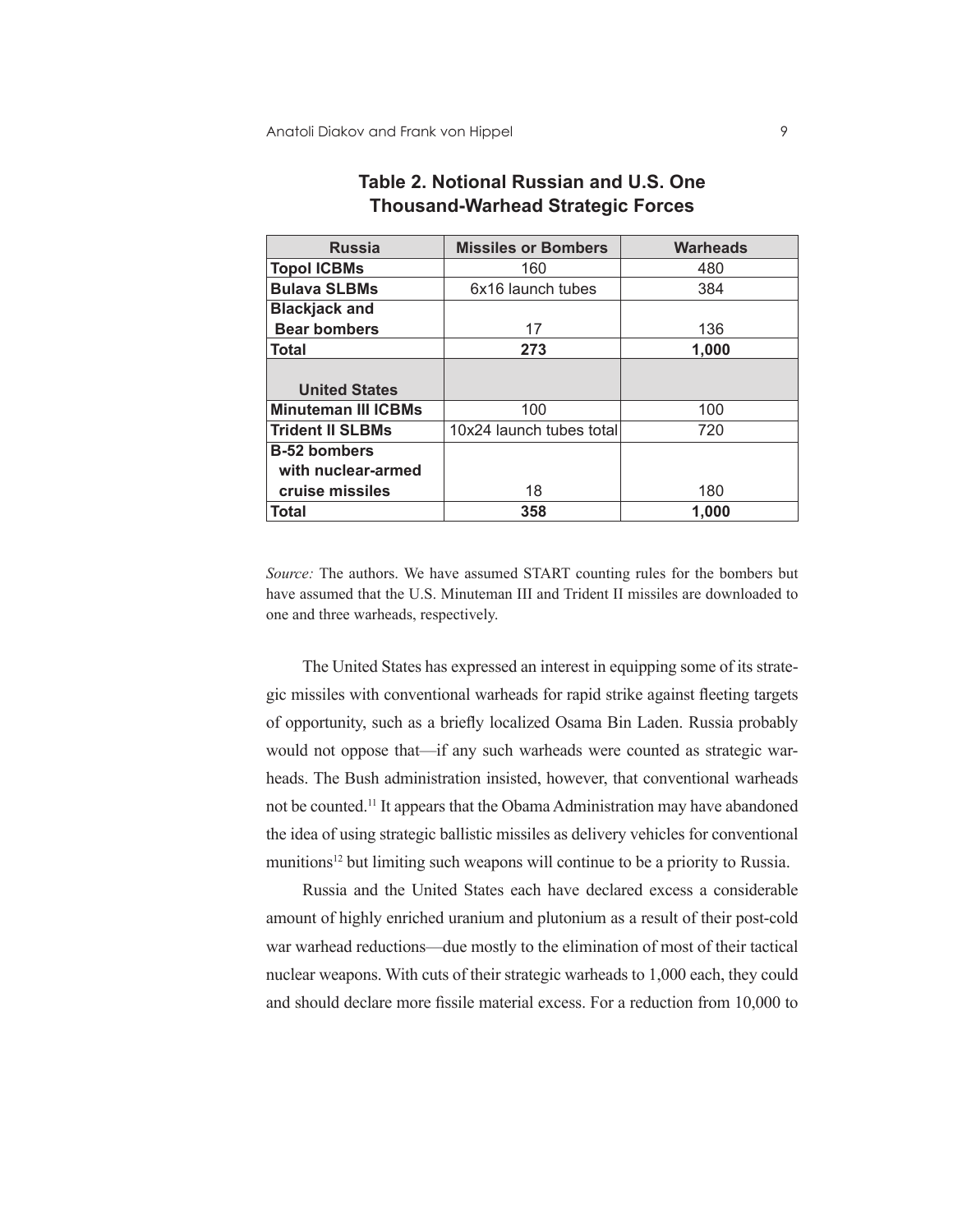1,000 warheads, for example, approximately 36 tons of plutonium and 225 tons of weapon-grade uranium could be declared excess.13

#### *Extend the Transparency and Verification Provisions of the Strategic Arms Reduction Treaty*

To verify the reductions discussed above, the START transparency provisions should be extended in the START follow-on treaty, with agreed modifications to reduce their complexity and cost.

The G. W. Bush administration argued that START's complex verification procedures reflected the cold war situation of confrontation and suspicion and not the new partnership between the United States and Russia. The administration therefore insisted that SORT not include verification provisions. As a result, if START were allowed to expire without a verified follow-on treaty, Russia and the United States would lose the extensive on-site inspections that they have relied upon to verify each other's declarations of deployed warheads and depend only on their "nationaltechnical means" of verification—that is, satellite and radar observations and communication intercepts. Such means are completely inadequate for verifying some aspects of the reductions, for example, the U.S. downloading of its Minuteman III and Trident II missiles to carry fewer than the number of warheads that they are designed for or the removal of nucleararmed cruise missiles from designated long-range bomber bases. Given these limitations, major aspects of the SORT reductions would become unverifiable.

Given the continuing level of suspicion between the two countries, most experts believe that verification and transparency measures must continue to play a central role in reducing misunderstandings. The verification arrangements built up by the United States and Soviet Union during the cold war also provide a valuable toolbox for verification of multinational nuclear disarmament and should not be discarded lightly.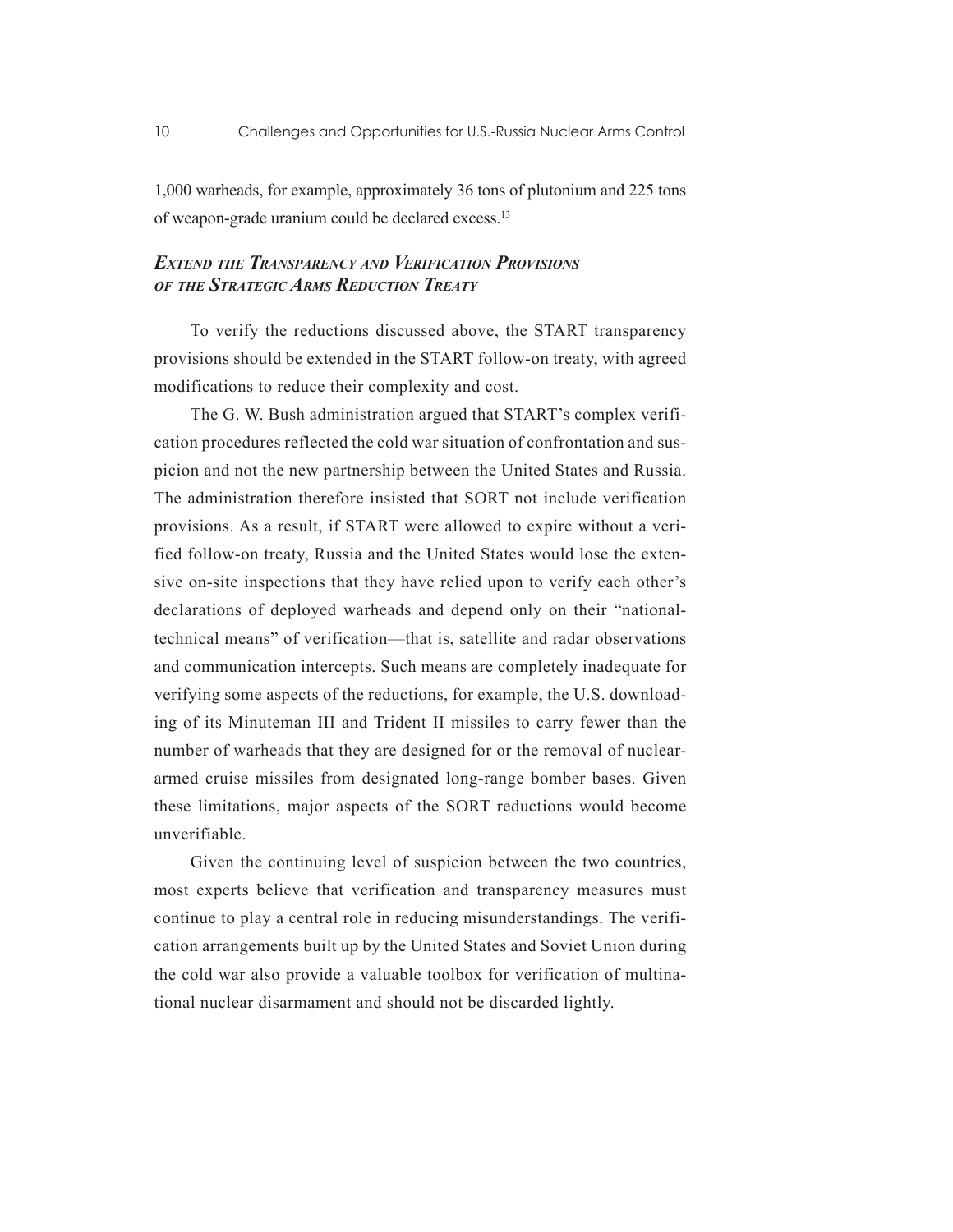While both military establishments want verification to continue after START expires, there are differences in the U.S. and Russian approaches that will have to be bridged. The preference on the U.S. side appears to be for a political agreement to continue as many of the START verification measures as possible. Russia asserts, however, that on-site inspections are illegal in Russia unless they are part of a legally binding agreement.<sup>14</sup>

Russia also believes that some verification measures are no longer necessary15and would like to eliminate two verification provisions in START that relate to its road-mobile missiles. The application of these provisions is asymmetric because the United States does not possess such missiles. One provision Russia would like to eliminate is the requirement that Russia notify the United States when its road-mobile missiles deploy from and return to their garrisons.16 The second is the permanent presence of U.S. inspectors at the Votkinsk mobile-missile-production plant to verify the number of road-mobile missiles that Russia produces.17 These issues will have to be negotiated.

Both governments also have raised questions about the adequacy of reentry-vehicle inspections for some missiles. These inspections are remarkably intrusive in that they require the inspected side to open up a deployed missile that has been selected by the inspecting side to allow its inspectors to verify that the missile carries no more than the declared number of warheads. But the inspected side has a right to place a formfitting cover over the warheads and the platform on which they are mounted before the inspectors are allow to view them.18 Russia's inspectors have complained for years that the hard cover used by the U.S. Navy to cover the reentry-vehicles on Trident II submarine-launched ballistic missiles could conceal an additional layer of reentry vehicles.19 Similar complaints have been made by U.S. inspectors with regard to the hard cover used by Russia during reentry-vehicle inspections of Russia's SS-25 ICBM.

These concerns could be resolved if the inspectors were allowed to use neutron detectors that would allow them to detect the presence of the radioactivity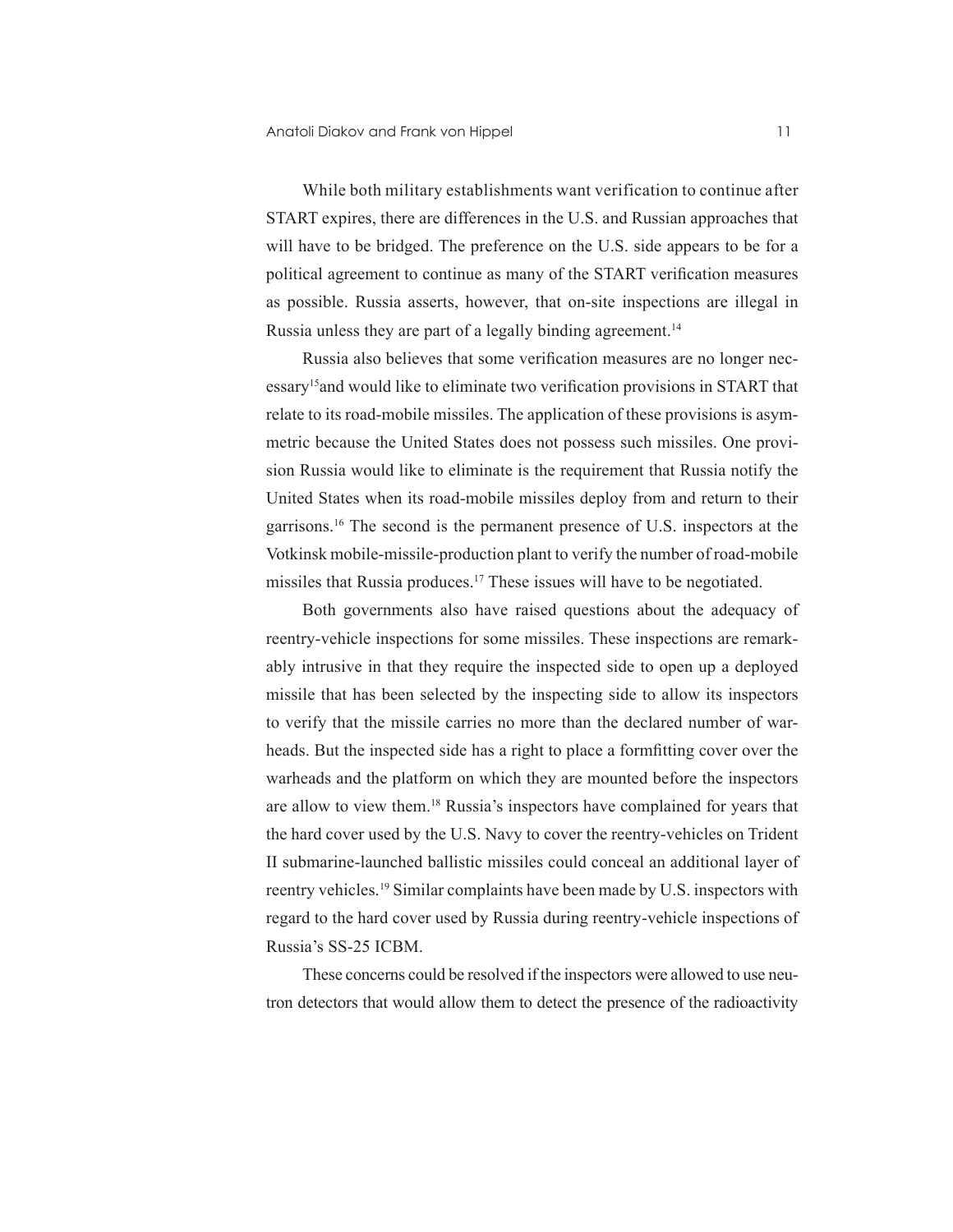of the plutonium pits of any additional warheads. Such radiation measurements were developed for the verification of the INF Treaty to distinguish three-warhead SS-20 intermediate-range missiles from single-warhead SS-25 ICBMs. They have already been used to a limited degree in verifying START.<sup>20</sup>

Finally, START requires the parties not to send telemetry data from their missile tests in encrypted or other difficult-to-intercept form—and also to provide the recorded data to the other country. This allows each side to see whether the missile performance and maneuvers conform with the limits agreed in the treaty. There have been controversies about the interpretation of the data from some tests, however, where the maneuvers observed by tracking radars appeared to be different than those recorded in the telemetry. The telemetry protocol needs to be reviewed to see if these problems can be fixed.

#### *The Question of Total Nuclear Disarmament*

Today, there is renewed interest in the United States in the idea of eliminating all nuclear weapons. This would require the cooperation of at least the nine states that currently possess nuclear weapons. It also would require countries not to see nuclear weapons as the only deterrent to non-nuclear threats to their existence or territorial integrity. Today, countries that depend upon nuclear weapons to deter such threats include Israel, North Korea, Pakistan, and Russia. Even France and the United Kingdom, in the midst of peaceful Western Europe, although they do not currently perceive such threats, invoke the uncertainties of the future as a reason not to give up their nuclear weapons.

There also is the question of whether complete nuclear disarmament could be verified. The uncertainties on the order of 1 percent in the U.S. accounting of the amounts of fissile material that it has produced seems to preclude traditional verification approaches.<sup>21</sup> One percent of the amount of plutonium and highly enriched uranium that the United States and Russia have produced for nuclear weapons would be enough to produce more than one thousand nuclear warheads. Civilian separation of plutonium from spent power-reactor fuel, for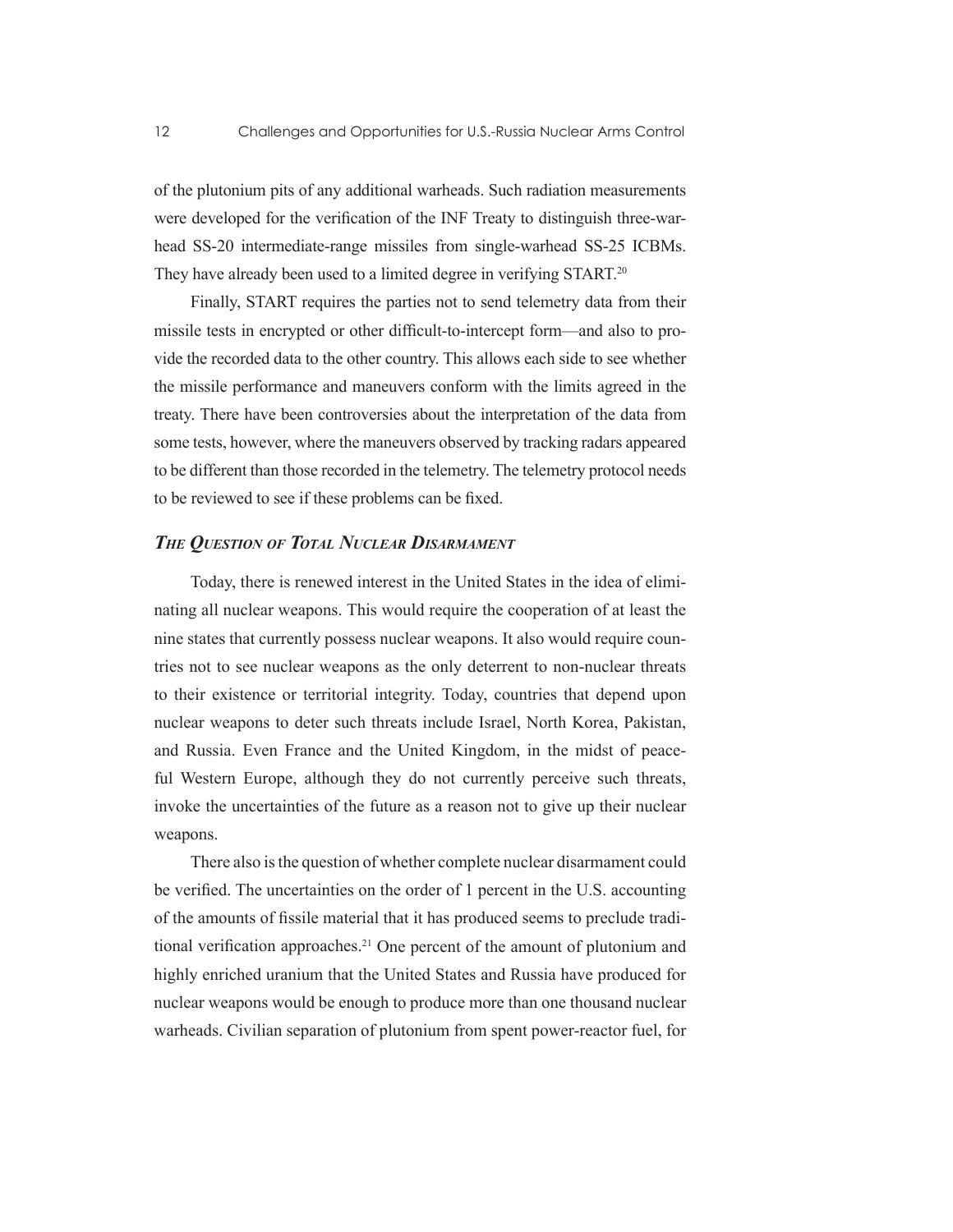which currently achievable materials balances also have uncertainties on the order of 1 percent, is compounding this problem.

There is therefore profound skepticism within the Russian and U.S. nuclear establishments about the feasibility of complete nuclear disarmament. There appears to be relatively small resistance, however, to deeper cuts. Russia's ambassador to the United States recently said about nuclear disarmament:

As the ultimate goal, yes, but in order to achieve this goal, a lot of things need to be done. Certainly the lower you go, the more complex the situation becomes. As we go down, we need to be sure that nuclear weapons are not going to appear in other countries. You need to work toward increasing the guarantees of nonproliferation at first. Secondly, we need to have all other [nuclear-armed states] on board. Third, we need to be sure that while we are moving toward this goal, how are the other components of security to be assured? It is complex. It is a very, very complex goal, but it is a noble goal. We can work toward this goal. It has always been our commitment in the nuclear Nonproliferation Treaty, but we need to take first steps first. The first priority for us and probably for you, today, is to decide what is going to follow-on to START. That would be a first step. That is a very good goal that needs to be worked on, I'm afraid, for a quite a long period of time.<sup>22</sup>

Indeed, even the former high-level U.S. government officials who have recently endorsed the goal of the elimination of nuclear weapons, when they talk about specifics, describe a step-by-step process with only the near-term steps spelled out.<sup>23</sup>

If governments stated the conditions under which they would be willing to commit to total nuclear disarmament, however, that articulation of the ultimate objective could impose a discipline and greatly accelerate the whole nuclear disarmament process. The conditions are likely to include parallel constraints on conventional weapons, especially those of the United States, which today spends more on its military than China, Russia. India, and the United Kingdom combined.24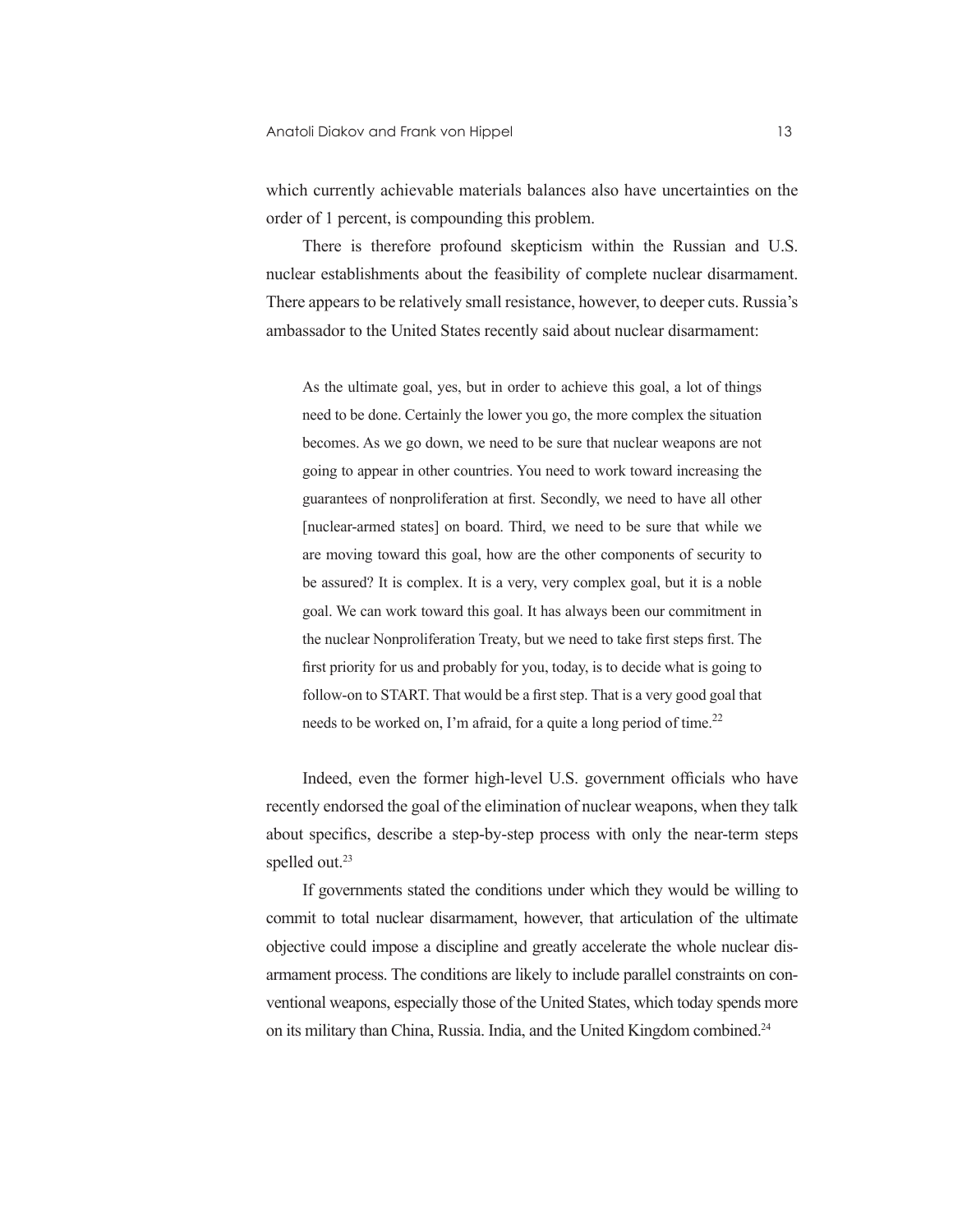# **Reduce the Launch Readiness of Strategic Ballistic Missiles**

Two decades after the end of the cold war, the United States and Russia each still keep 1,000–2,000 strategic ballistic-missile warheads on launch-ready alert.<sup>25</sup> While normally the risk of launching on false warning is low for both the Russian and U.S. strategic forces, their nuclear early-warning and command-control systems have experienced various malfunctions, including false warnings, and compromised negative controls.26 Fortunately, none of these has yet resulted in a launch. There also is the concern that terrorists might penetrate the electronic command-and-control system and contrive the launch of some of the missiles.27 Reducing the launch readiness of the Russian and U.S. strategic nuclear forces would greatly diminish these dangers. Given that there is no conceivable reason for Russia or the United States to use nuclear weapons against the other, it also would facilitate the qualitative transformation of Russian-U.S. strategic relations to a post-cold war basis<sup>28</sup>

In a first step, the two countries could reduce the launch readiness of their submarine-based ballistic missiles and commit not to deploy ballistic-missile submarines provocatively close to each other's territories. Specifically, the United States could declare that its ballisticmissile submarines would not patrol in the North Atlantic, which drastically reduces Russia's warning time, and Russia could declare that the ballistic-missile submarines of its northern fleet would stay in the Arctic and not patrol off the U.S. East Coast as they did, on occasion, during the cold war. Russia could extend this "de-alerting" commitment to its mobile missiles. The United States could increase Russian confidence in the survivability of Russia's ballistic-missile submarines by pledging that it would keep its attack submarines out of Russia's side of Arctic.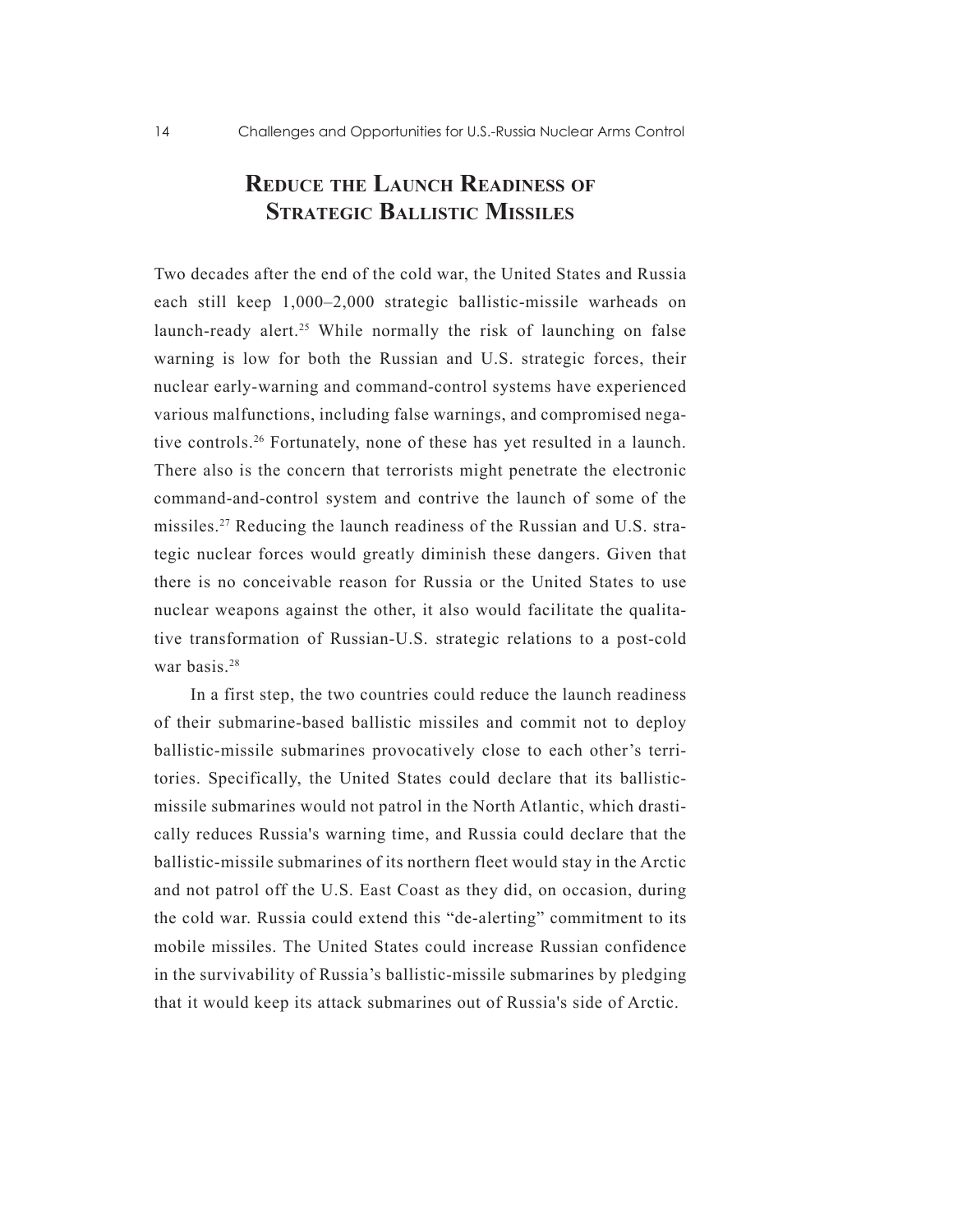If both countries were confident of the survivability of "minimum deterrent" forces with on the order of one hundred warheads, they could reduce the launchreadiness of their silo-based missiles as well. The United States already has such confidence because, at all times, it has about one-third of its strategic-range warheads undetectable on submarines at sea. Russia apparently does not always have ballistic-missile submarines at sea,<sup>29</sup> and there may be periods when Russia's landmobile missiles are all in their garrisons. This is a matter of choice, however. During a crisis, Russia could send more submarines to sea and mobile missiles into the field.

Given that the United States has such an advantage in the day-to-day survivability of its nuclear forces, it could unilaterally reduce the launch readiness of its nuclear missiles while continuing to send its ballistic-missile submarines to sea to ensure their survivability. It could offer to negotiate verification arrangements to the extent that Russia reciprocated.

A more detailed proposal for staged de-alerting has been put forward by World Security Institute president Bruce Blair.<sup>30</sup>

## **Reduce or Eliminate Tactical Nuclear Weapons**

In 1991, Presidents Bush and Gorbachev unilaterally and reciprocally announced that they were eliminating all nuclear weapons deployed with the U.S. and Soviet armies, removing to storage all nuclear weapons from U.S. and Soviet surface ships, and reducing the numbers of tactical nuclear weapons assigned to fighter-bombers. Table 3 (page 16) shows nongovernmental estimates of the numbers of substrategic nuclear warheads in 1991, the numbers eliminated since 1991 as a result of the Bush-Gorbachev Reciprocal Unilateral Initiatives, and the resulting current sizes of the Russian and U.S. nonstrategic nuclear-weapon arsenals. The numbers of warheads eliminated and still deployed in 2008 do not add up to the numbers deployed in 1991 because the estimates are from different sources.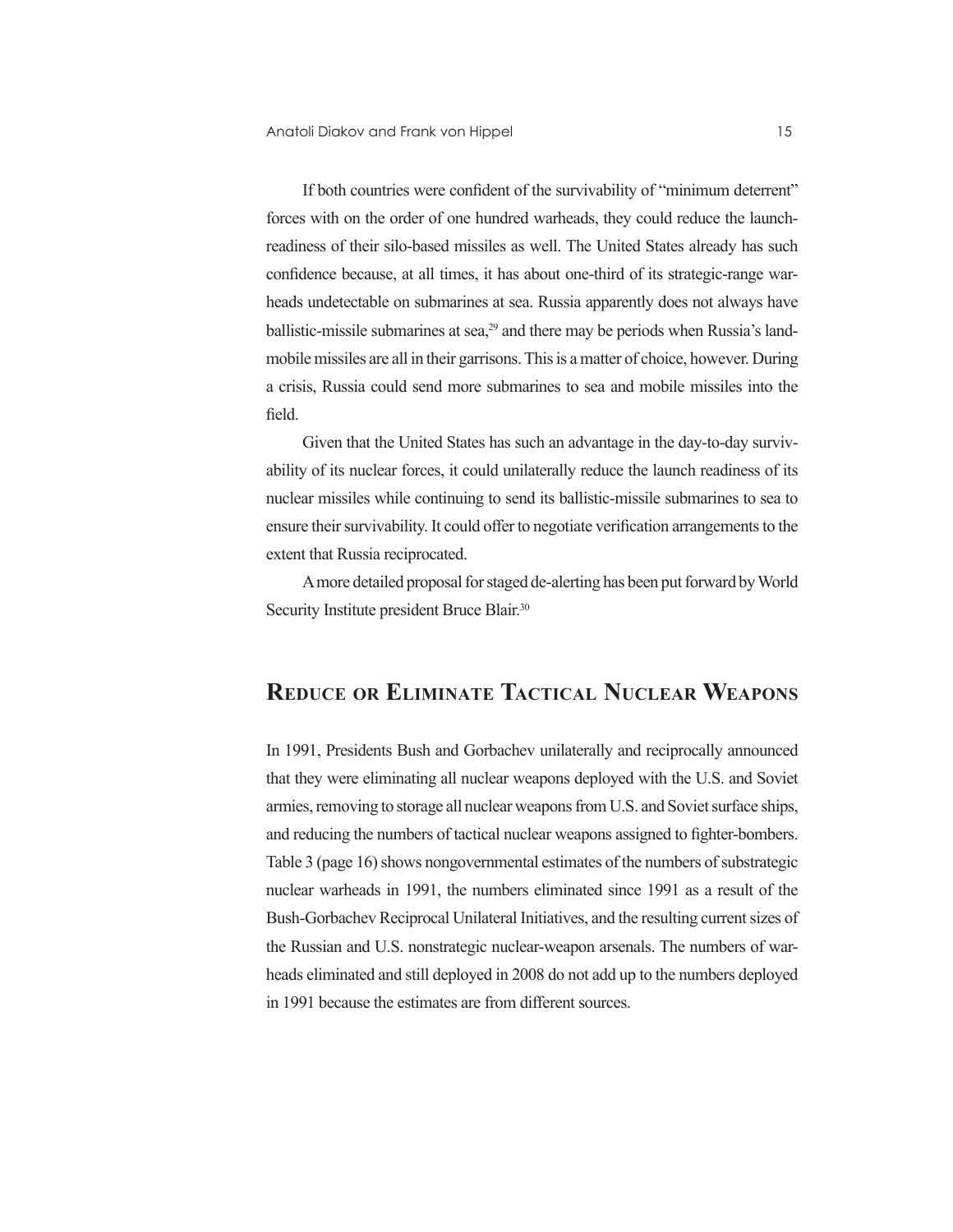| <b>Warhead</b><br>Category | Deployed in<br>1991a | <b>Eliminated</b><br>since 1991b |               | Deployed as of<br>2008 |
|----------------------------|----------------------|----------------------------------|---------------|------------------------|
|                            |                      |                                  | <b>Norris</b> | <b>Diakov</b>          |
| <b>Russia</b>              |                      |                                  | et al.        | $et$ al. <sup>d</sup>  |
| <b>Land forces: land</b>   |                      |                                  |               |                        |
| mines                      | 700                  | 700                              | 0             | O                      |
| missile forces             | 6,000                | 4,100-5,500                      | 0             | $0 - 500^{\circ}$      |
| and artillery              |                      |                                  |               |                        |
| <b>Navy</b>                | 5,000                | 2,800-4,000                      | 698           | 1000                   |
| Air defense                | 3,000                | 1,600-1,800                      | 733           | 500                    |
| <b>Tactical aircraft</b>   | 7,000                | 2,500-5,000                      | 648           | 1300                   |
| <b>Total</b>               | 21,700               | 11,700-17,000                    |               | 2,079-3,300            |
| <b>United States</b>       |                      |                                  |               |                        |
| Army/marine                |                      |                                  |               |                        |
| corps                      | 3,040                | 2,470                            |               | 0                      |
| <b>Navy</b>                | 1,150                | 2,242                            |               | 100                    |
| Air force                  | 2,975                | 1,159                            |               | 400                    |
| Total                      | 7,165                | 5,871                            |               | 500 (+790              |
|                            |                      |                                  |               | inactive)              |

### **Table 3. Nongovernmental Estimates of Russian and U.S. Substrategic Nuclear Weapons**

*Sources:*

<sup>a</sup> Russia: A. Arbatov, "Reduction of Non-Strategic Nuclear Arms, Tactical Nuclear Weapons," *Nuclear Arms and Security of Russia,* A. Arbatov, ed., Moscow, IMEMO RAN, 1997, pp. 51–57; *U.S.:* Joshua Handler, "The 1991–1992 Presidential Nuclear Initiatives (PNIs) and the Elimination, Storage, and Security of Tactical Nuclear Weapons," *Tactical Nuclear Weapons,* Brian Alexander and Alistair Miller, eds. (Dulles, Va.: Brasseys, 2003), Table 2.9.

<sup>b</sup> Based on Handler, "The 1991–1992 Presidential Nuclear Initiatives," Table 2.2, assuming that 300 U.S. W-79 artillery shells were subsequently dismantled.

c Robert Norris and Hans M. Kristensen, "Russian Nuclear forces, 2008," *Bulletin of the Atomic Scientists*, May/June 2008.

<sup>d</sup> Anatoli Diakov, Eugene Miasnikov, and Timur Kafyshev, "Non-Strategic Nuclear Weapons: Problems of Control and Reduction," Center for Arms Control, Energy and Environmental Studies, Moscow Institute of Physics and Technology, 2004, http://armscontrol.ru/pubs/en/nsnw\_en\_v1b. pdf.

e The elimination of all Russian nonstrategic nuclear weapons for land forces was to have been completed by 2004, but there has been no official announcement. Presentation by Russia's delegation on Russia's actions toward fulfillment of Aricle VI of the NPT at the 2005 NPT Review Conference, April 11, 2002, reprinted in the *Information Bulletin of the Russian Ministry of Foreign Affairs*, April 22, 2002.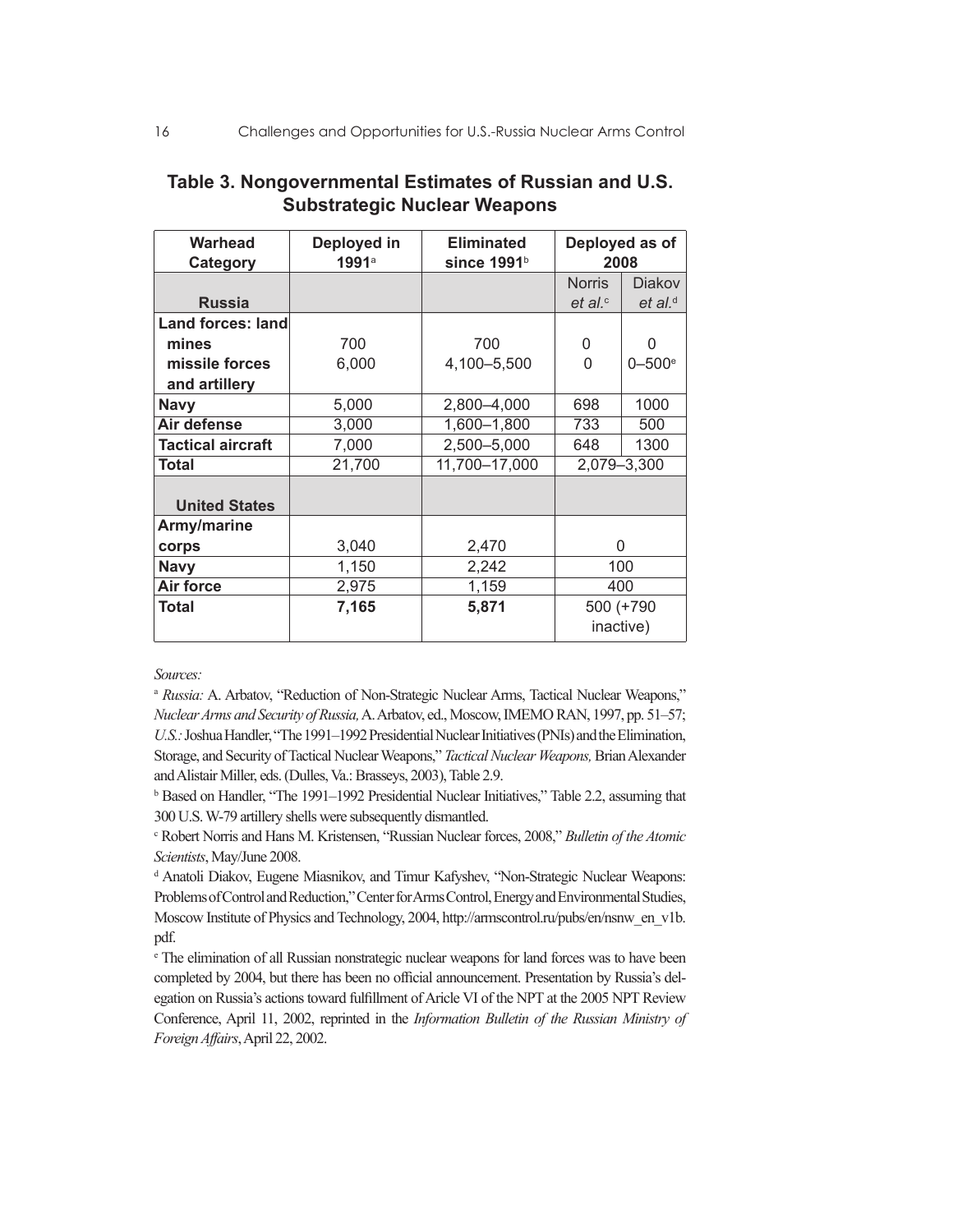The United States still has a few hundred nuclear bombs deployed on fighter-bomber airbases in Belgium, Germany, Italy, the Netherlands, and Turkey—roughly half assigned to U.S. fighter-bombers and half to hostcountry fighter-bombers.<sup>31</sup> Today, these are the only nuclear weapons that any country has deployed on the soil of another country. Their withdrawal to the United States has often been recommended by Russian analysts as a first step in bilateral reductions.

In fact, the United States gradually has been removing its nuclear weapons from Europe. They were removed from Greece in 2001 and from the United Kingdom in 2008.32 In Belgium, Germany, the Netherlands, and Turkey, the number of airbases at which U.S. nuclear weapons are stored has been reduced to one in each country. Italy still has two.<sup>33</sup> Outside the NATO bureaucracy—and perhaps the Turkish government—there does not seem to be a strong constituency for keeping U.S. nuclear weapons in Europe except as a symbol of the U.S. commitment to the defense of Europe. The fact that the United States was able to withdraw its nuclear weapons from South Korea in 1991, however, without destabilizing that defense relationship suggests that a similar formula might be found for NATO.

The United States also has perhaps one hundred non-deployed nucleararmed cruise missiles that could be redeployed on attack submarines.

Russia reportedly has kept a larger number of substrategic nuclear bombs and warheads for fighter-bombers, ships, submarines, and antiaircraft and antimissile missiles. While Russia has declared its readiness to negotiate reductions of nonstrategic nuclear weapons, its negotiations on this issue would take into account Russia's general military strategic situation and the power of its conventional forces relative to those of its potential adversaries.34 Some Russian experts believe that, because of Russia's geostrategic position and NATO's incorporation of the East European states and some former Soviet republics, Russia cannot guaranty its security without nonstrategic nuclear weapons.35 Russia's many nonstrategic naval nuclear weapons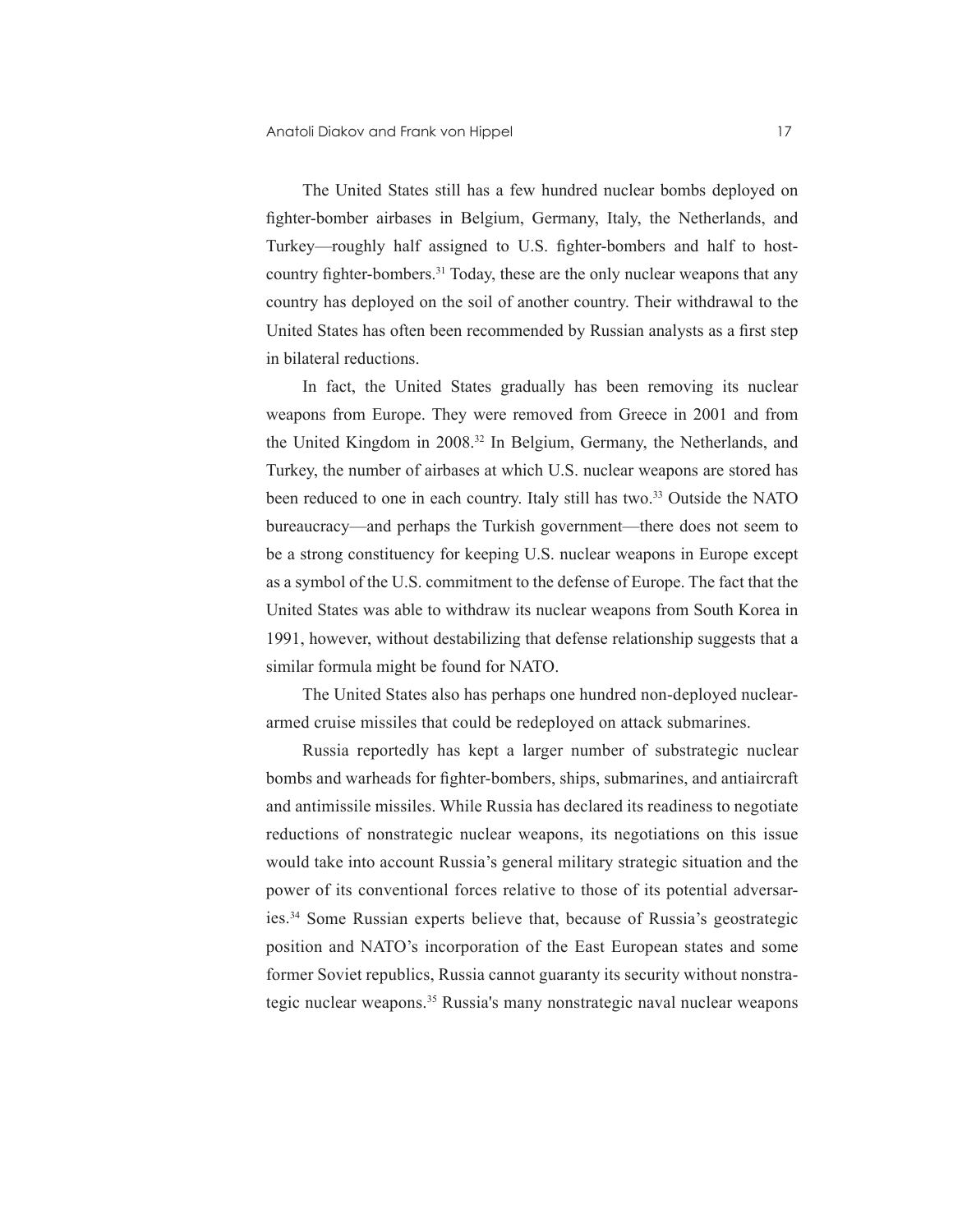may similarly reflect its perception of inferiority in conventional weaponry relative to U.S. carrier battle groups.

It is not clear, however, why Russia and the United States each keep two types of air-delivered nuclear weapons: cruise missiles and bombs, and also why they keep nuclear weapons for both long-range bombers and fighter-bombers. Long-range bombers equipped with long-range cruise missiles should be more than enough for any contingency. If so, why not eliminate all nuclear bombs and shorter-range nuclear-armed cruise missiles?

If long-range, nuclear-armed, sea-launched cruise missiles were eliminated as well, the result would be the complete elimination of all U.S. substrategic nuclear weapons. Russia would still have, however, nuclear warheads for antiaircraft and antimissile interceptors and for a variety of naval antisubmarine, antiship, and antiaircraft weapons. One nongovernmental source puts two-thirds of Russian tactical nuclear weapons into these categories.36 Precision conventional weapons could replace at least some of these weapons, as has happened for most classes of U.S. tactical nuclear weapons. If the United States were willing to withdraw its substrategic nuclear weapons from Europe, it should therefore be possible for Russia to reduce its stockpile of nonstrategic nuclear bombs and warheads greatly, even if it does not eliminate them entirely.

Rose Gottemoeller, current U.S. assistant secretary of state for verification, compliance, and implementation, has suggested that Russia and the U.S.-NATO focus initially on transparency and the reduction and elimination of substrategic forces in Europe. This would leave for later the issue of Russia's substrategic nuclear weapons in Asia, where Chinese, Indian, and Pakistani weapons also could be involved.<sup>37</sup> Russia and the United States currently keep their nonstrategic warheads entirely or almost entirely in storage. This should make verification arrangements for declarations relatively straightforward.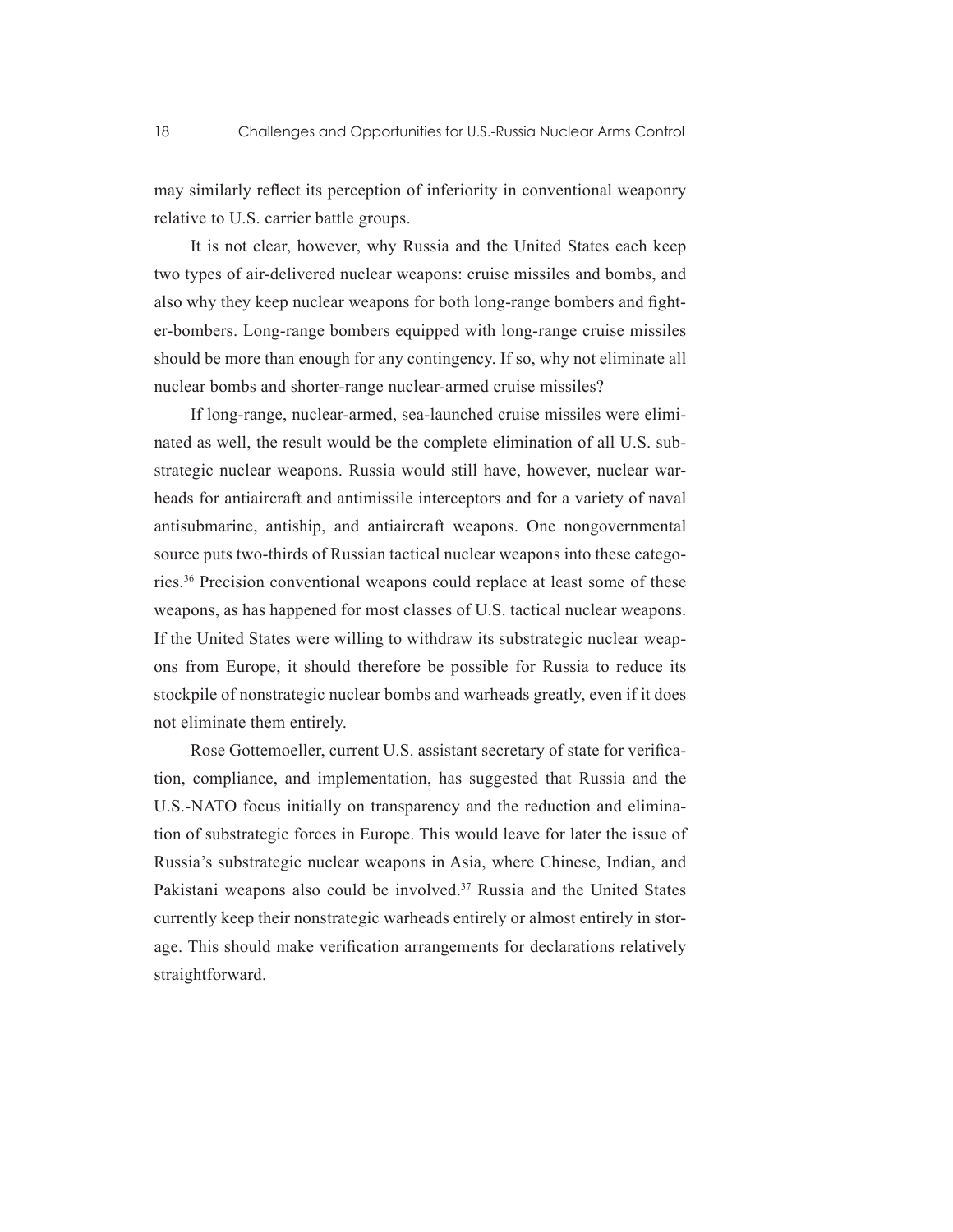# **Reduce Stockpiles of Fissile Materials by Declaring More Excess**

As a result of their reductions of their nuclear stockpiles by more than ten thousand warheads each, Russia and the United States have declared excess for weapon use huge quantities of plutonium and highly enriched uranium (HEU). They are disposing of the excess HEU in nuclear power reactor fuel or shifting it into stockpiles reserved for future use as naval-reactor fuel (see Table 4).

# **Table 4. Fissile Materials Declared Excess and Estimated Remaining in the Military Stockpiles as of Mid-2008**

|                      | <b>Declared</b> | <b>Naval</b>   | <b>Estimated remaining</b> |
|----------------------|-----------------|----------------|----------------------------|
| <b>Russia</b>        | <b>Excess</b>   | <b>Reserve</b> | in Weapon Complex          |
| <b>HEU (highly</b>   |                 |                |                            |
| enriched             |                 |                |                            |
| uranium)             | 500             | $\approx$ 100? | $600 \pm 300$              |
| <b>Plutonium</b>     | $34 - 50$       |                | $95 \pm 25$                |
|                      |                 |                |                            |
| <b>United States</b> |                 |                |                            |
| <b>HEU</b>           | 233             | 128            | 250                        |
| <b>Plutonium</b>     | 54              |                | 38                         |

(metric tons)

*Note:* Roughly speaking, ten tons of plutonium is sufficient to make 2,500 warheads, and one hundred tons of weapon-grade (90 percent enriched) HEU is sufficient to make 4,000 warheads.

*Source: Global Fissile Material Report 2008,* (Princeton, N.J.: International Panel on Fissile Materials, 2008) Figures 1.3 and 1.8.

Given the continuing reductions in their nuclear-weapon stockpiles, both countries should declare additional amounts of fissile materials excess and announce how they plan to dispose of them.

The United States has made public the total amounts of plutonium and HEU in its stockpiles so that there is a fairly accurate estimate of how much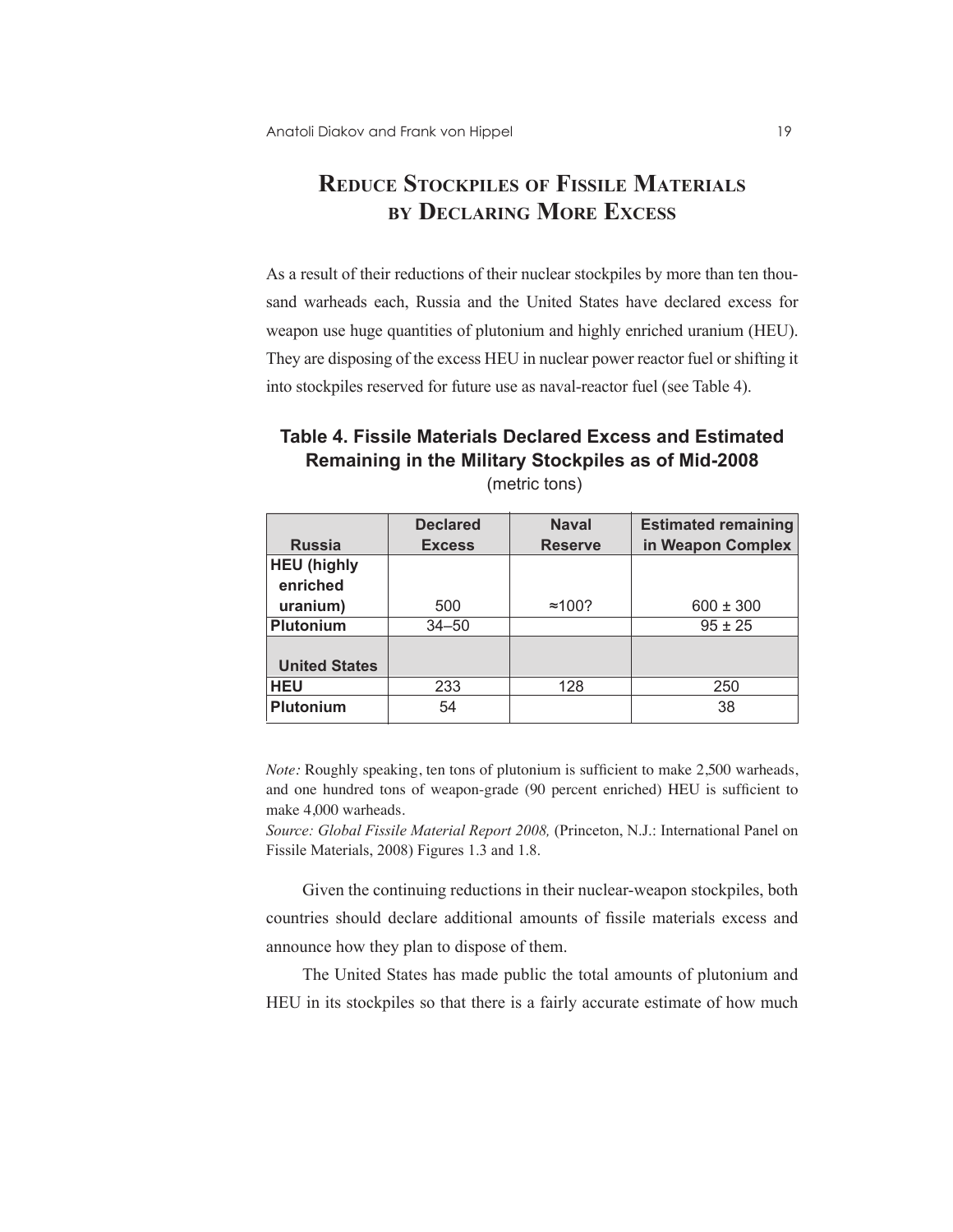it has left in its weapon stocks.<sup>38</sup> The U.S. stockpile of weapons material is currently enough to support about ten thousand warheads. There has been no apparent damage to U.S. security as a result of revealing of this information.

In Russia's case, however, we have only very uncertain nongovernmental estimates. Russia should, like the United States, reveal the size of its total stockpiles of fissile materials reserved for weapons, naval-reactor, and civilian use. The numbers need not be exact. Total stockpiles of military HEU and plutonium rounded to the nearest hundred and ten tons, respectively, would be sufficient at this point. At the moment, however, Russia appears to have no interest in making such declarations.

If Russia's stocks turn out to be much larger than those of the United States—as the numbers in Table 4 suggest—it has room to make much larger reductions. Russia's agreement in 1993 to eliminate five hundred tons of highly enriched uranium without the United States making an equal commitment was motivated by the income that was realized by the opportunity to sell the blended down HEU to the United States for power-reactor fuel.<sup>39</sup> There have been a number of efforts to devise economic incentives to motivate Russia to eliminate additional excess HEU, but thus far there has been no positive response.

## **Assure the Survival of the 1987 Intermediate-Range Nuclear Forces Treaty**

The 1987 Intermediate-Range Nuclear Forces Treaty eliminated over 2,600 Soviet and U.S. land-based nuclear missiles with ranges between 500 and 5,500 kilometers.40 In response to the Bush administration's 2002 withdrawal from the Anti-Ballistic Missile (ABM) Treaty and the proposed deployment of missile interceptors in Poland, however, Moscow was reportedly "contemplating withdrawal from the 1987 INF Treaty."41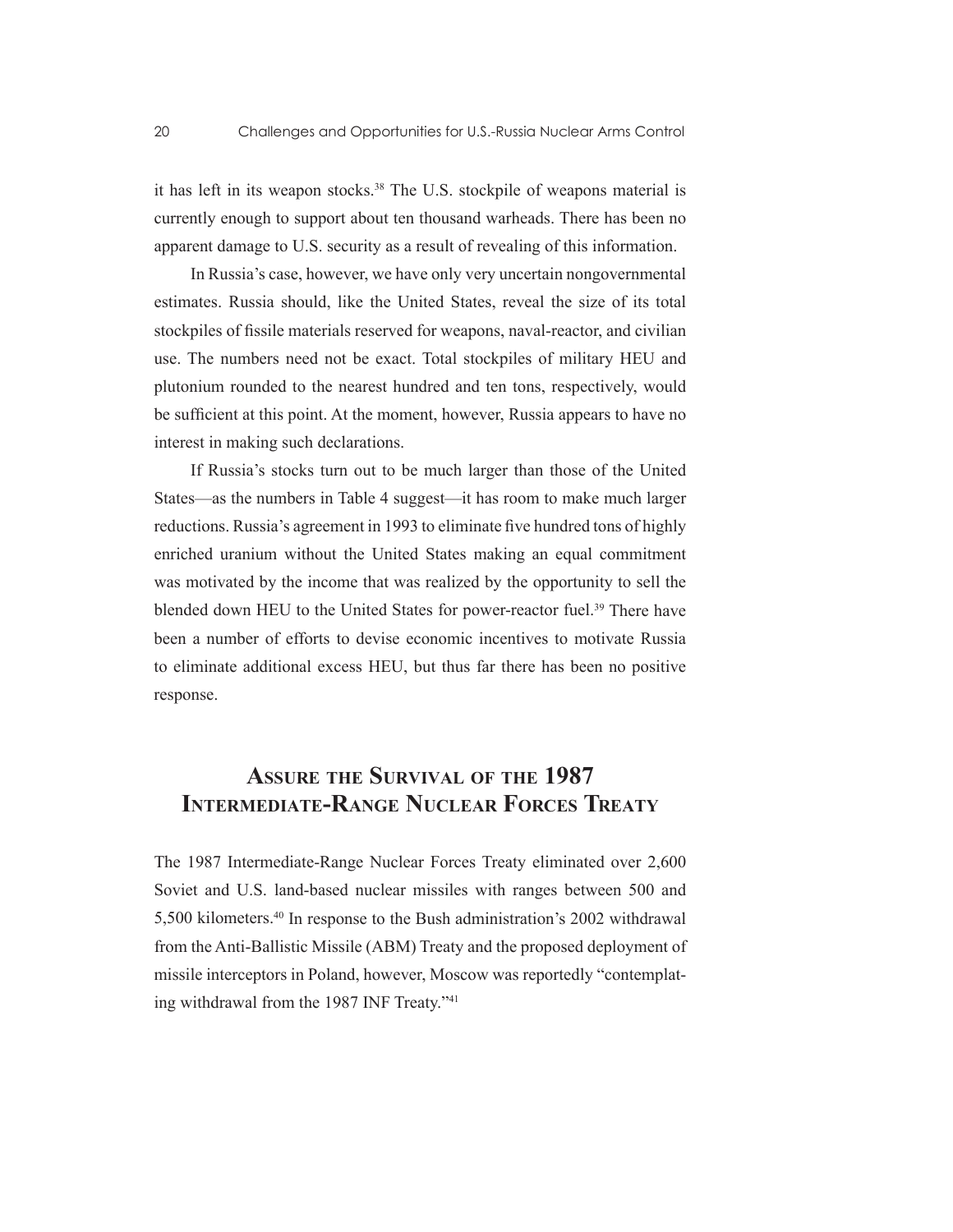In October 2007, President Putin suggested, as an alternative to Russian withdrawal, converting the bilateral U.S.-Russian INF Treaty into global treaty. In his view, it will be difficult for Russia to remain bound by the treaty's ban on intermediate-range missiles if its neighbors, including China, India, Israel, and Iran, are deploying medium- and intermediate-range missiles. Putin therefore proposed that these countries too become parties to the INF Treaty—indeed, that it be globalized.<sup>42</sup> President Obama has embraced the "goal to expand the U.S.-Russian ban on intermediate-range missiles so that the agreement is global."43

Russia's neighbors with medium- and intermediate-range missiles have few and, in some cases, no missiles with ranges greater than 5,500 kilometers, however. It therefore appears unlikely that they would join in a globalized INF Treaty.

Does this mean that the INF Treaty is doomed? Probably not—especially after the Obama administration's decision in September 2009 to scrap its predecessor's plan to deploy U.S. missile interceptors in Poland.<sup>44</sup>

## **Focus and Limit Ballistic-Missile Defense Efforts**

In 2002, the Bush administration withdrew the United States from the 1972 U.S.-Soviet/Russia Treaty on Limitation of Anti-Ballistic Missile Systems, the ABM Treaty. Subsequently, the Bush administration began to deploy interceptors for strategic-range missiles in Alaska and California and proposed to do so in Poland as well. The systems are said to be directed against possible future threats from North Korea and Iran, but Russia and China doubt that these countries will have the technical capability to launch an intercontinental ballistic missile attack on the United States in the foreseeable future. They suspect that a real purpose of the U.S. ABM systems is to attempt to obtain a strategic advantage over Russia and China by creating a threat to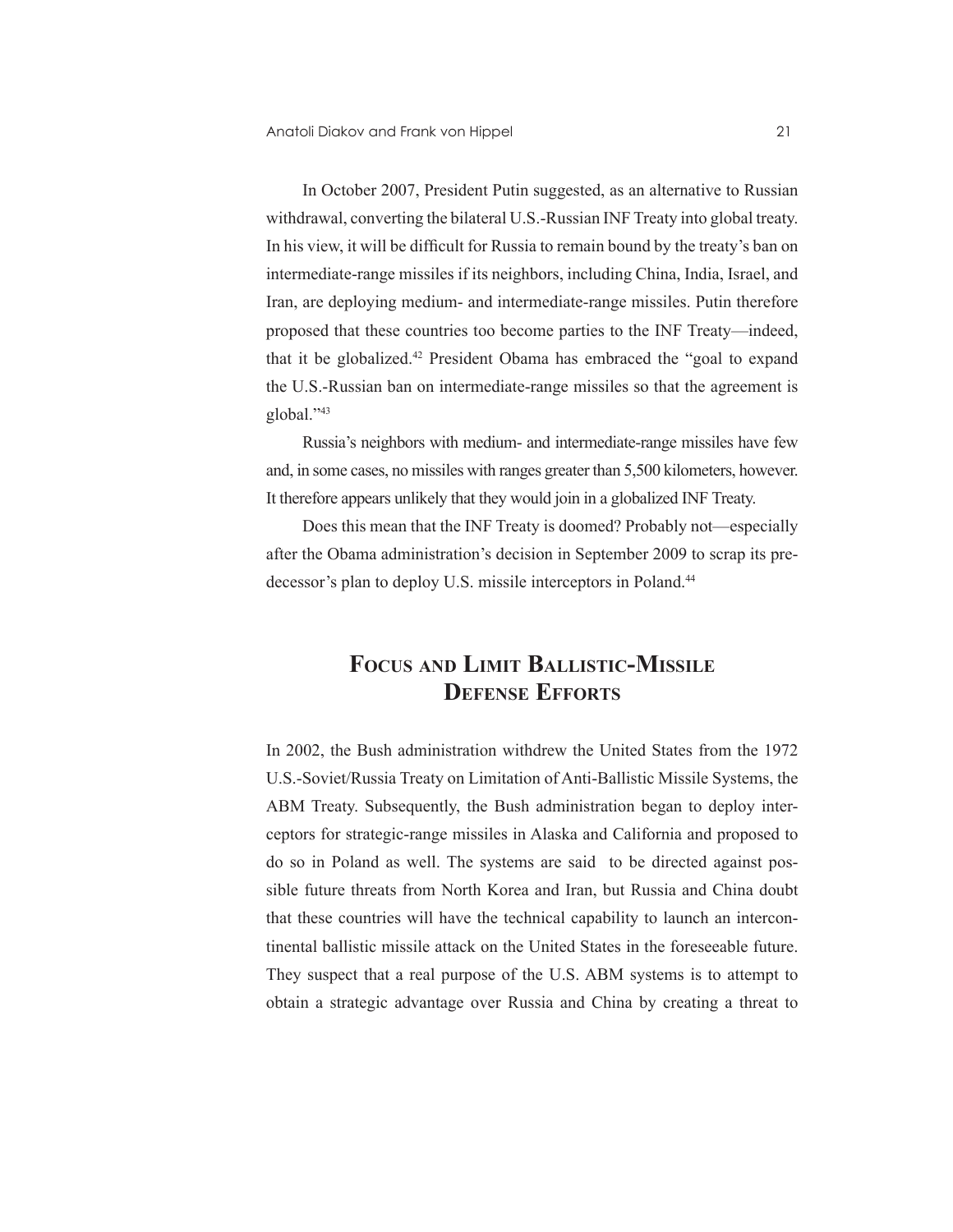their deterrents—especially if the proposed deployments are later expanded. Despite statements by the Bush administration describing these concerns as baseless, some independent U.S. analysts gave them credence. 45

Russia's strong reaction to the Bush administration's proposed missile deployment in Poland must be understood in the context of the apparent relentless expansion of NATO to Russia's borders despite then-secretary of state James Baker's alleged promise to Gorbachev in 1990 that, if Germany was allowed to reunite, NATO would not move east.<sup>46</sup>

In June 2007, President Putin offered the United States the use of existing Russian missile-defense radars in Azerbaijan and southern Russia as an alternative to the tracking radar the United States proposed to deploy in the Czech Republic. He also suggested that the United States base its interceptors closer to Iran—in Turkey, for example. There they would be unable to threaten to intercept Russia's ICBMs.<sup>47</sup>

There is a need for a joint and objective Russian-U.S. analysis of the potential ballistic missile threat from Iran and other "third countries" and of the need and likely effectiveness of different possible responses. These responses would preferably be diplomatic but, if necessary, could include fast boost-phase interceptors located nearby. Because interceptor missiles can travel less than one thousand kilometers during the three-to-five-minute-long boost phase of an ICBM, boost-phase interceptors based outside of its borders would not be able to reach deep into the interior of a large country such as Russia and therefore should be seen as less threatening to its deterrent. Mid-course interceptors can in any case be neutralized by light-weight decoys, which could be used to multiply one hundred fold the number of "warheads" that would have to be intercepted.<sup>48</sup>

Currently, the U.S. antimissile effort is ground and sea-based. Since before the Reagan administration's "Star Wars" program of the mid-1980s, however, there has also been interest within the U.S. military establishment in placing weapons in space for multiple purposes, including missile defense, satellite attack, and prompt ground attack. Both Russia and China are quite concerned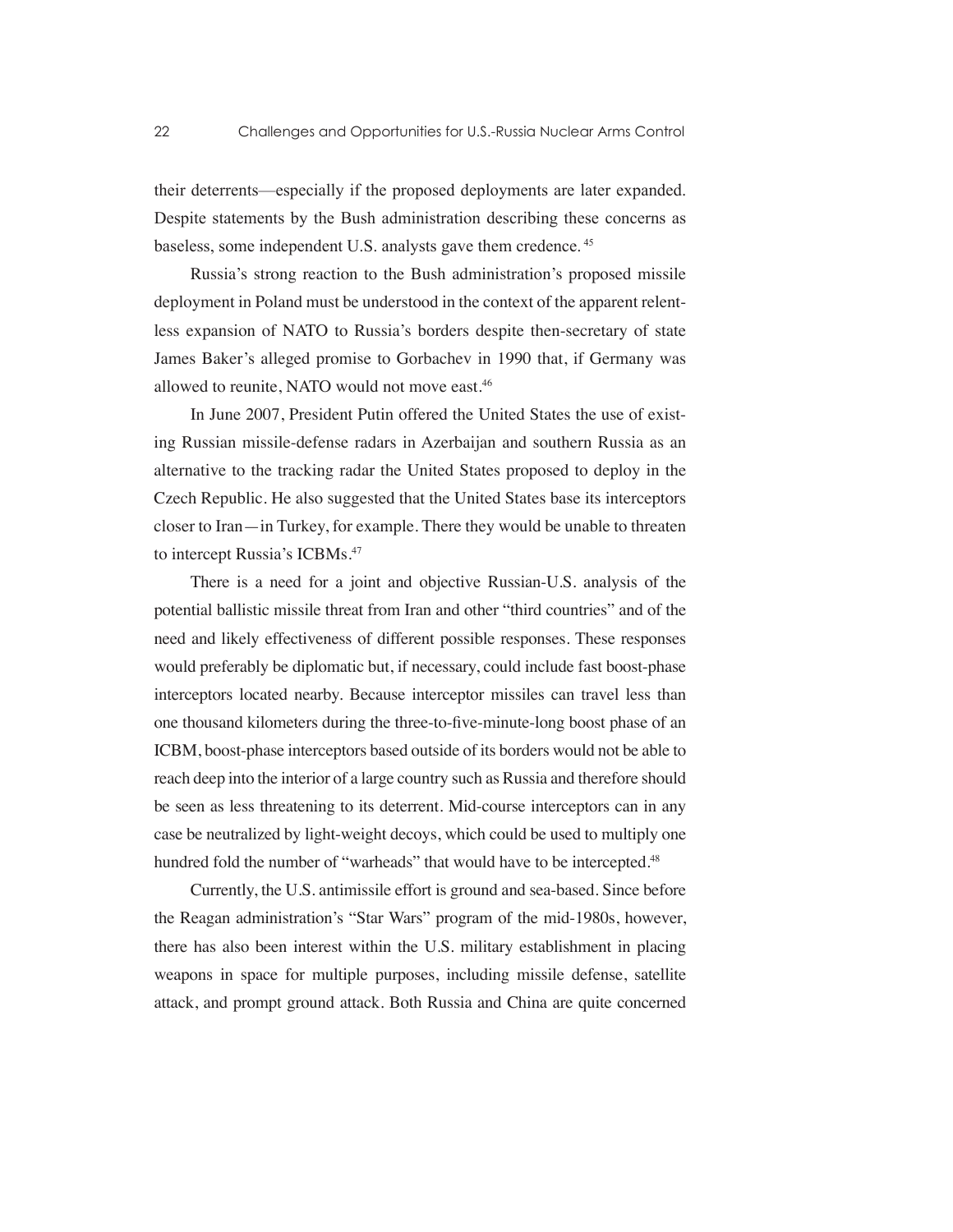about these possibilities and have been trying to preempt them with a treaty on Prevention of an Arms Race in Outer Space (PAROS). The U.N. General Assembly's First Committee approved a resolution in favor of prevention of an arms race in outer space at the end of October 2008, with the United States casting the only negative vote.<sup>49</sup> In the beginning of 2008, Russian and China submitted to the Conference on Disarmament a draft treaty on the prevention of the placement of weapons in outer space or the threat or use of force against outer space objects.50

Since any maneuverable object in outer space, including satellites, could, in principle, be used to attack another space object, it might not be possible to ban weapons in outer space altogether, but a ban on interception tests against objects in orbit should be feasible.<sup>51</sup> The Obama administration has launched a review of U.S. national space policy.52 It should rescind the portion of the 2006 executive statement of U.S. national space policy that asserts that

The United States will oppose the development of new legal regimes or other restrictions that seek to prohibit or limit U.S. access to or use of space. Proposed arms control agreements or restrictions must not impair the rights of the United States to conduct research, development, testing, and operations or other activities in space for U.S. national interests.<sup>53</sup>

In any case, despite the arguments of enthusiasts that space would be the "high ground" in future wars, weapons in space would be extremely costly in comparison to ground and sea-based weapons. If one wanted to have a weapon available at all times near specific ground targets or launchers for missile boostphase interception, one would have to have more than a thousand such weapons in orbit.54 Compounding the tremendous cost of such a constellation would be the fact that these weapons would be much more vulnerable to a preemptive attack in space than if they were in ground-based silos or on ground- or seamobile launchers.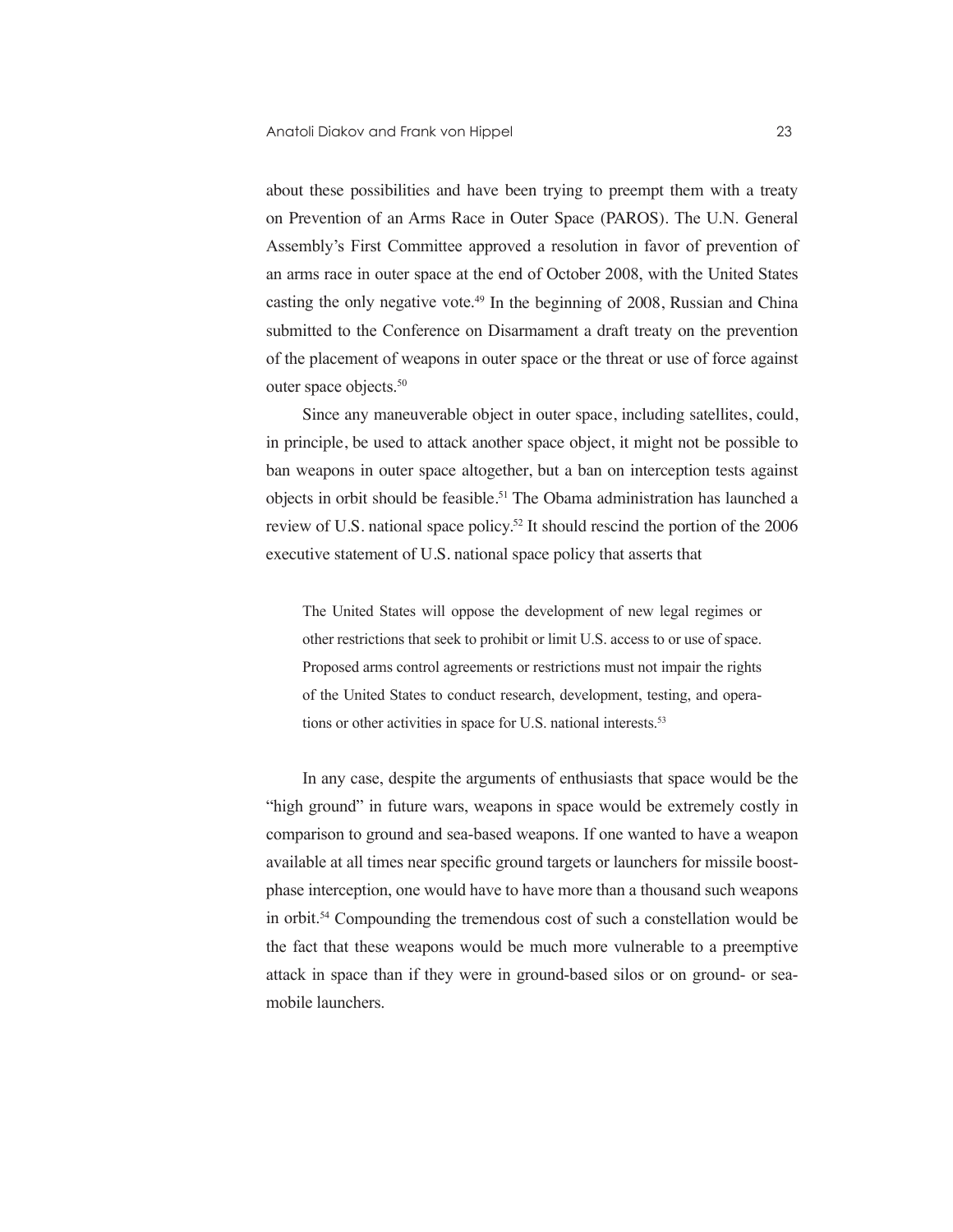# **Cooperate More Effectively on Nuclear Nonproliferation and the Prevention of Nuclear Terrorism**

Moscow and Washington were partners in the crafting of the 1970 NPT and continue to have a common interest in limiting the spread of nuclear weapons to other countries.

Today, probably the most important thing that the two could do together to strengthen the nonproliferation regime would be to act as if they believed that the threat of use of nuclear weapons were not an option except to deter nuclear use by other countries and if they committed to a systematic approach to the reduction and eventual elimination of nuclear weapons. The 2005 NPT Review Conference collapsed after the Bush administration refused even to acknowledge commitments made by the United States and the other NPT nuclear-weapon states at the 1995 NPT Review and Extension Conference and at the year-2000 NPT Review Conference to move toward nuclear disarmament. It is critical that the May 2010 NPT Review Conference result in an agreement that would be more encouraging to non-weapon states' hopes for reducing the nuclear threat.

The commitments made by the NPT weapon states at the 1995 and 2000 NPT Review Conference were listed in the so-called 13 practical steps (see Box 1). The first three items on this list relate to the need to bring the Comprehensive Test Ban Treaty (CTBT) into force and to negotiate a Fissile Material Cutoff Treaty (FMCT) that would produce a verifiable end to the production of plutonium and highly enriched uranium for weapons. Here, the United States must take the lead because it was the United States that blocked progress during the Bush administration. (Since Russian-U.S. cooperation is not central in this case, the discussion of bringing the CTBT into force appears in the Appendix, page 32.)

The other steps are still a good set of principles to guide nuclear disarmament and overlap to a large extent with the points made in the discussion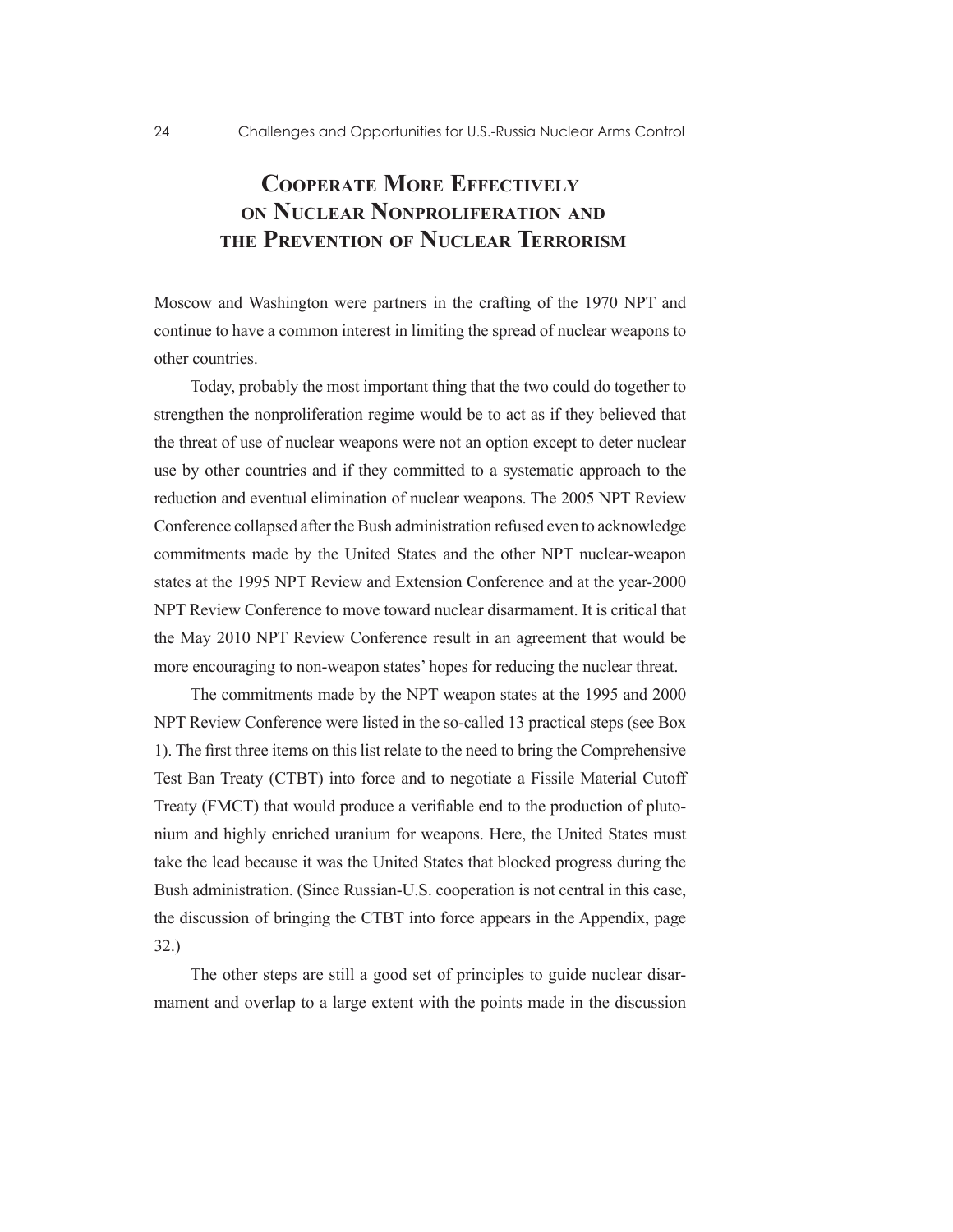above on U.S.-Russian nuclear arms reductions. Only step seven would require rewording because of the Bush administration's withdrawal of the United States from the ABM Treaty, which resulted in Russia's non-ratification of START II and the Bush administration's substitution of the unverified SORT for START III, which would have included transparency and reductions of stocks of strategic warheads.

### **Box 1. The Thirteen "Practical Steps" toward Nuclear Disarmament Committed to by the Five NPT Weapon States (the United States, Russia, the United Kingdom, France, and China) at the Year-2000 NPT Review Conference (paraphrased)**

- 1. Sign and ratify the Comprehensive Test Ban Treaty (CTBT) without delay and without conditions to achieve early entry into force of the treaty;
- 2. agree not to test nuclear weapons pending entry into force of the CTBT;
- 3. negotiate a verifiable ban on the production of fissile materials for nuclear weapons that meets both nuclear disarmament and nonproliferation objectives;
- 4. support the establishment of a body responsible for negotiating nuclear disarmament;
- 5. agree that nuclear reductions and disarmament will be irreversible;
- 6. totally eliminate their nuclear arsenals;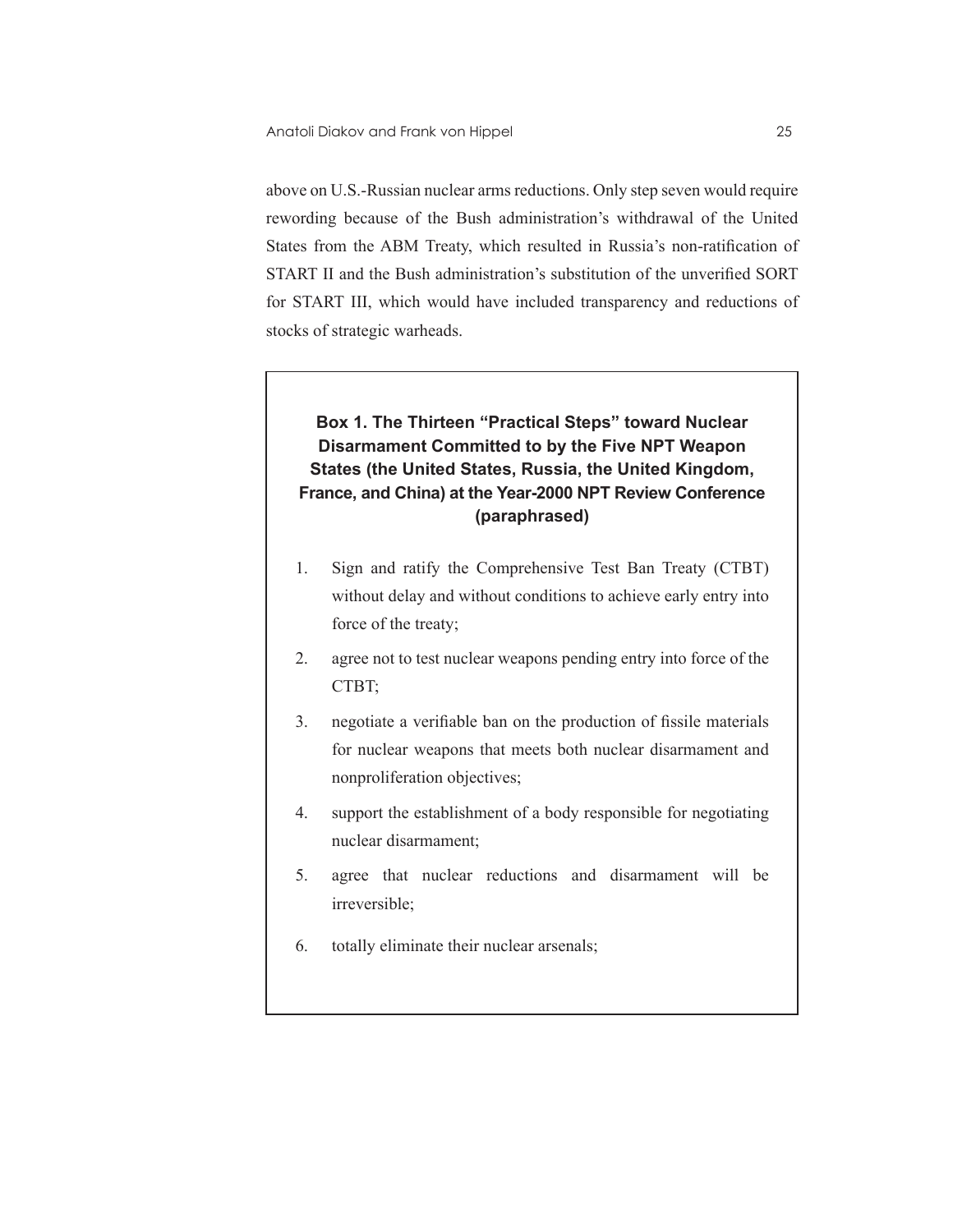- 7. pursue early entry into force of START II and the conclusion of START III as soon as possible while preserving and strengthening the ABM Treaty as a cornerstone of strategic stability;
- 8. implement the Trilateral Initiative under which the IAEA would monitor U.S. and Russian plutonium and HEU declared excess for military purposes even while the material is still in weapon components;
- 9. introduce unilateral initiatives to reduce tactical and strategic nuclear weapons, increase transparency about nuclear arsenals, reduce operational alert levels and roles for nuclear weapons, and join the process of reducing and eliminating nuclear weapons;
- 10. place fissile material declared excess for military purposes under IAEA or other international monitoring and use it only for peaceful purposes;
- 11. reaffirm the objective of general and complete disarmament under effective international control;
- 12. report regularly their progress towards implementing their commitment to nuclear disarmament under Article VI of the NPT; and
- 13. further develop capabilities to verify compliance with disarmament agreements.

*Source:* Sixth NPT Review Conference, Briefing no. 18, May 20, 2000, including the Conference Agreement on a Programme of Action (Next Steps) on Nuclear Disarmament, http://www.acronym.org.uk/npt/npt18. htm.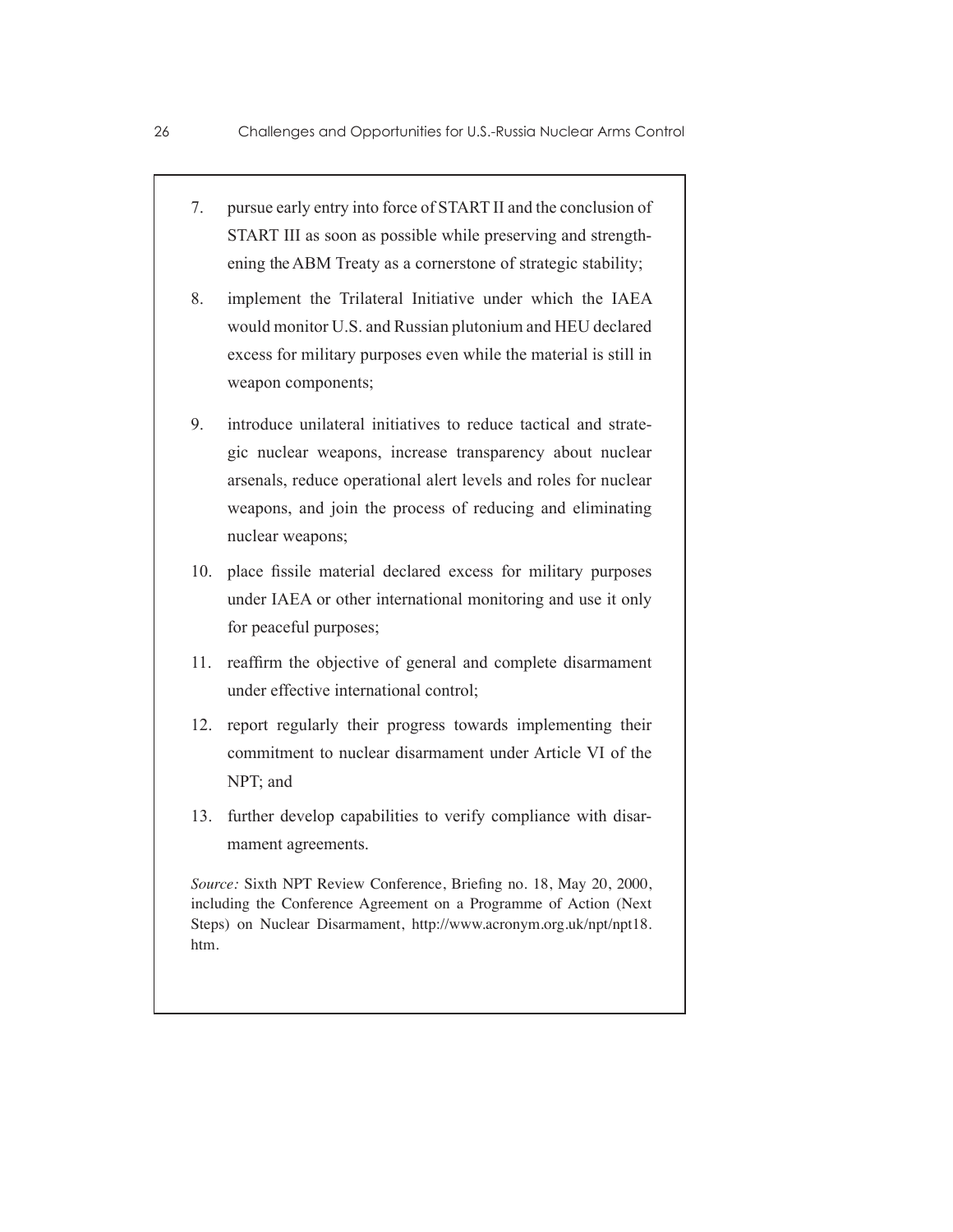Strengthening the credibility of the nonproliferation regime is not a panacea, however, for the world's nonproliferation problems. There are always crises relating to the nuclear programs and intentions of particular countries. Today, the focus is on North Korea, Iran, and the spread of nuclear energy.

North Korea (the DPRK) renounced its adherence to the NPT in 2003 and separated more than thirty kilograms of plutonium and tested a nuclear weapon in 2006 and again in 2009. Russia and the United States have worked together in the Six-Party Talks (the United States, North Korea, China, Japan, Russia, and South Korea) but the DPRK is still a long way from complying with its 2005 agreement to eliminate its nuclear-weapon program.

Russia and the United States have been working together on Iran as well, along with France, Germany, the United Kingdom, and other countries. Russia was opposed to using military force and more reluctant to ramp up sanctions than the Bush administration, but the two countries did work together. It is likely that Russia will continue to work on this problem with the Obama administration.

The Iran problem reflects a larger problem with the current nuclearenergy regime, however. Iran claims—with support from many other countries—that, under Article IV of the NPT, it has an "inalienable right" to a national uranium-enrichment plant. In fact, Article IV does provide an inalienable right to the peaceful use of nuclear technology. The debate with regard to Iran is whether its intentions are peaceful or not.

The problem is that intentions are difficult to ascertain and can, in any case, change. As was recognized in the 1946 Acheson-Lilienthal report, enrichment and reprocessing technologies are "dangerous," because they can be used to produce respectively highly enriched uranium or separated plutonium for weapons quickly.<sup>55</sup> The Acheson-Lilienthal report therefore recommended that these facilities be placed under the ownership of an International Atomic Development Authority.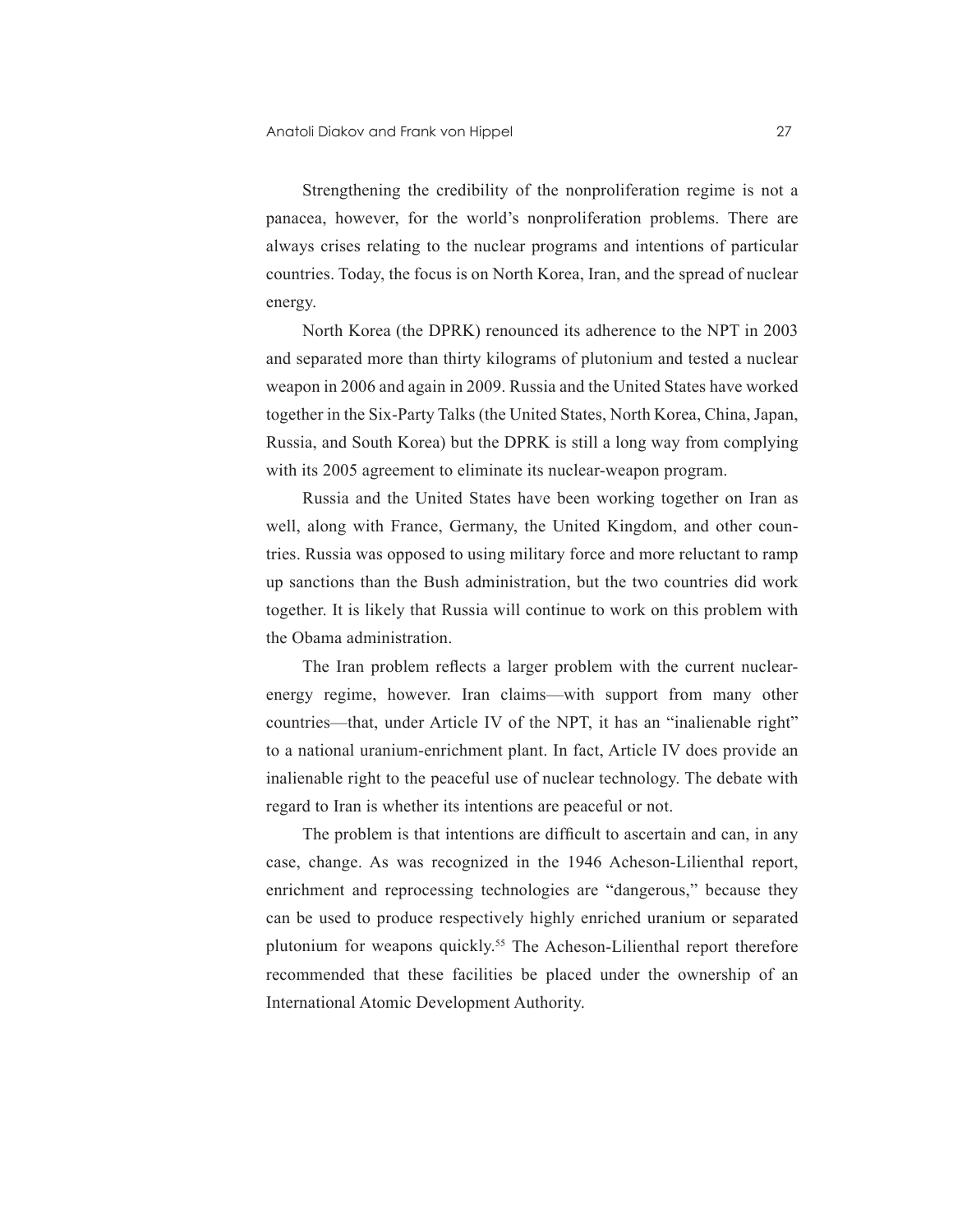The cold war prevented the creation of such an international institution, and today there are nine weapon states that have reprocessing and/or enrichment plants. In addition, one non-weapon state (Japan) has a reprocessing plant and five (Brazil, Germany, Iran, Japan, and the Netherlands) have enrichment plants. Moreover, there are additional countries interested in acquiring them.

In response to the Iran crisis, various proposals have been made for alternatives to national enrichment plants. President Bush proposed in 2004 that the weapon states and Japan supply enrichment and reprocessing services to the rest of the world.56 IAEA Director General Mohamed ElBaradei proposed that such facilities be placed under multinational control and that there be various forms of supply guarantees to non-nuclear-weapon states that do not have national fuel-cycle facilities and are in compliance with the NPT.57

Russia has been supportive of ElBaradei's proposals to the extent of establishing a multinational company to provide enrichment services and also a "bank" of low-enriched uranium to be made available to any country whose enrichment contracts are not honored for political reasons unrelated to proliferation concerns. Iran has expressed a willingness to have other countries become co-owners of its Natanz enrichment plant but has not been interested in any alternative to having an enrichment plant on its own territory. Other countries have been interested in Russia's proposal, however, starting with Kazakhstan.58 In the United States, three out of four of the new enrichment plants that are being built are multinational with regard to investors and/or using foreign technology. How to optimize such arrangements to make them maximally proliferation resistant has not been explored. Doing so is urgent, however, in view of the fact that tens of additional countries have expressed an interest in acquiring nuclear power reactors.<sup>59</sup>

#### *Preventing Nuclear Terrorism*

After the end of the cold war, the United States and Russia launched a number of cooperative threat reduction programs motivated in part by the need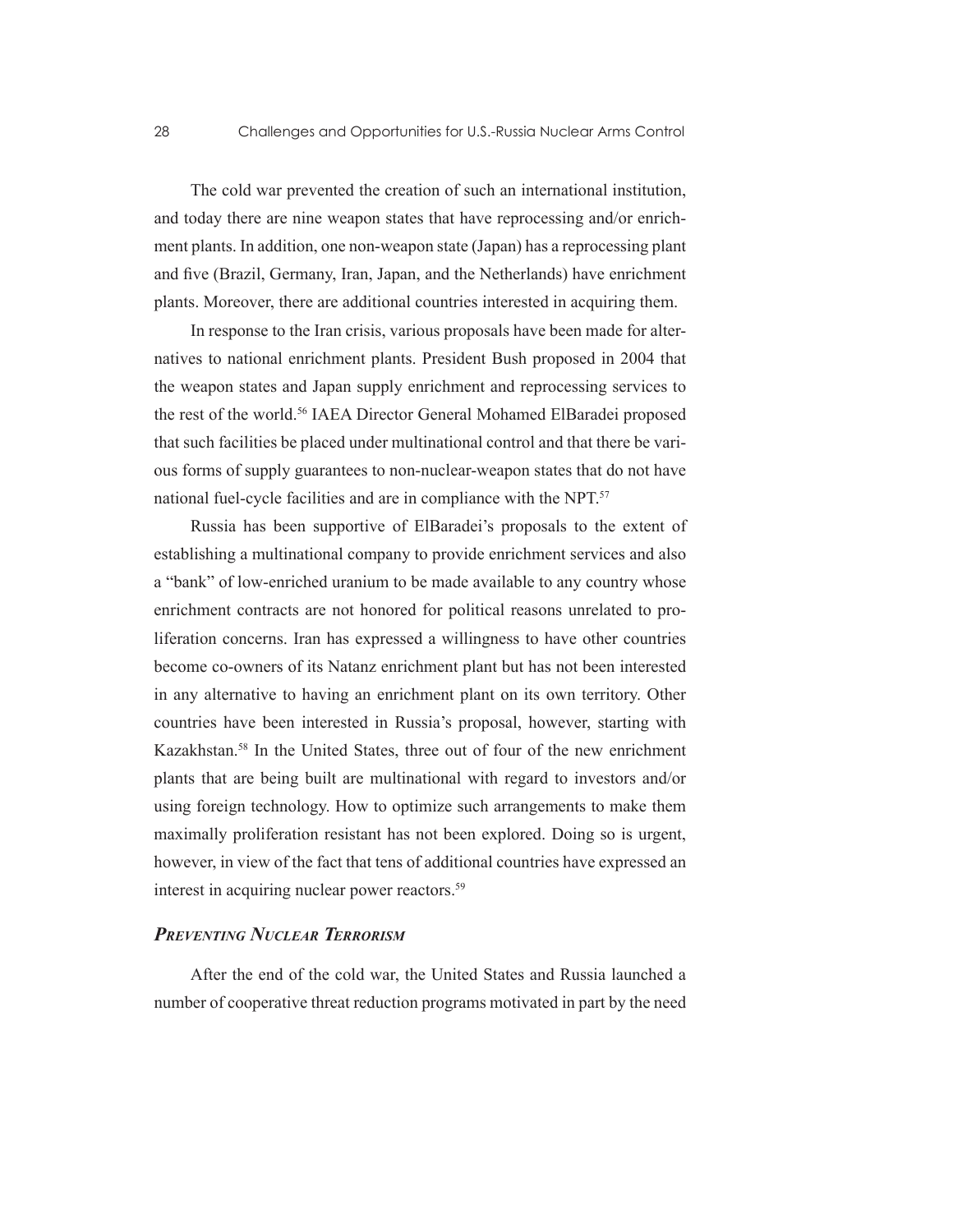to ensure that the former Soviet Union did not become a source of nuclear materials for would-be nuclear terrorists. This program, which is still in place, had a number of elements, including strengthening the security of nuclearweapons and materials, eliminating excess fissile material, and offering contracts to underemployed nuclear-weapon scientists to work on non-weapon research and development.

These programs provided revenue and jobs for Russia's nuclear weapons laboratories and production facilities at a time when the Russian economy was depressed and funds from Moscow had been cut. Central control over Russia's nuclear establishment was relatively weak at the time, and under President Yeltsin, there was a spirit of openness between the Russian and U.S. nuclear weapon laboratories that facilitated such cooperative activities.

Today, the situation has changed. Russia's economy recovered (at least until the recent global financial crisis) as did federal support for its nuclear establishment. Moreover, the Putin-Medvedev administrations have been dominated by former intelligence operatives who are uncomfortable about U.S. visitors in sensitive Russian nuclear facilities—especially in the absence of reciprocal access for Russians at the corresponding U.S. facilities. As a result, the U.S. Cooperative Threat Reduction programs in Russia appear to be winding down.

It is not clear, however, that the Russian government is giving priority to reducing the number of facilities where weapon-usable fissile material may be found or even to maintaining the security improvements that have been made as a result of the Cooperative Threat Reduction Program.

An important area where a great deal of work remains to be done in Russia is shutting down and decommissioning unneeded HEU-fueled research reactors and conversion to low-enriched uranium (LEU) fuel of as many of those reactors that are kept as possible. This is of special concern because it is easy to make nuclear explosives with the mostly weapon-grade uranium used to fuel most of these reactors. Russia and the United States have been cooperating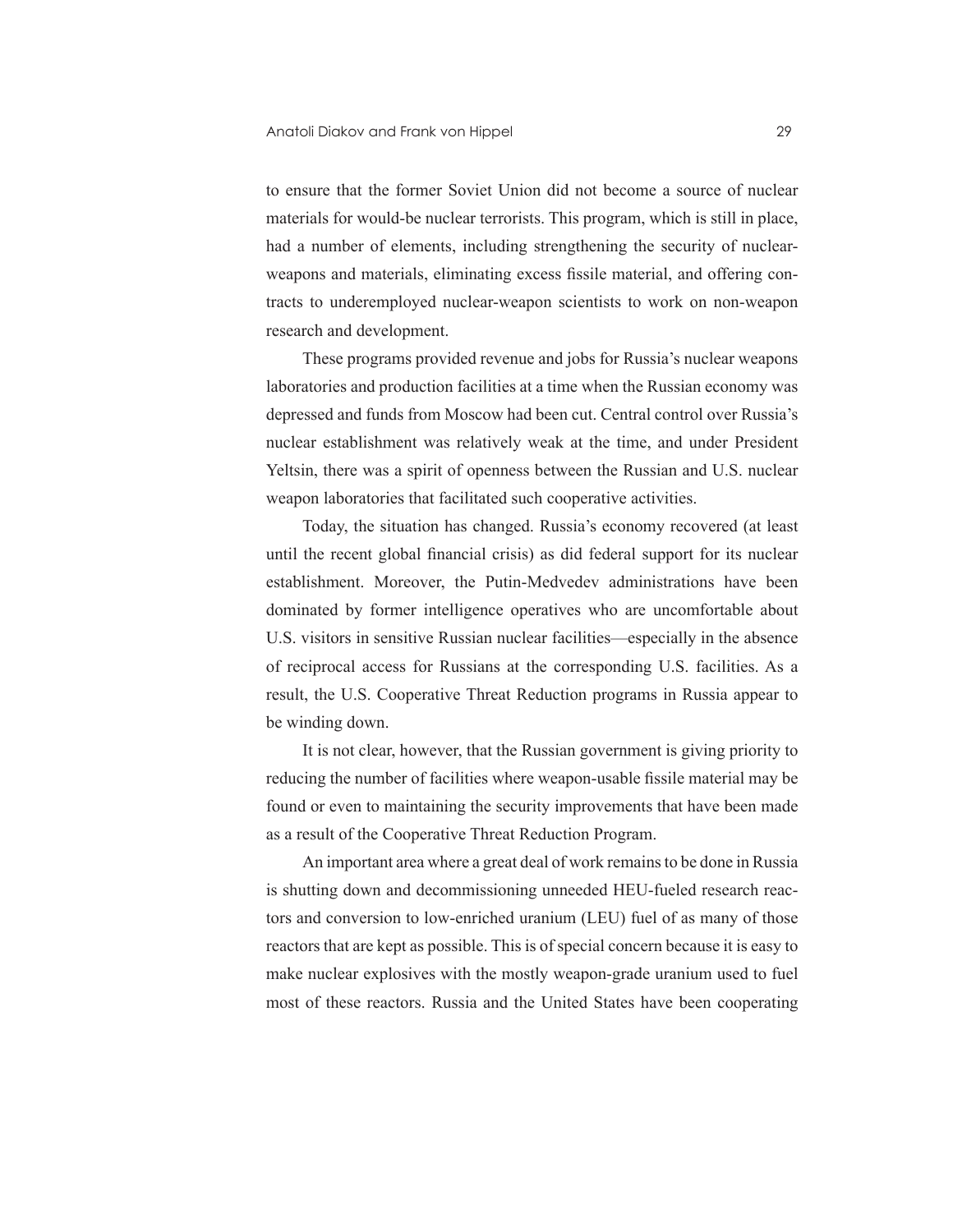in converting research reactors to LEU, but Russia insisted in the statement issued from the Bush-Putin 2005 Summit meeting in Brataslava endorsing this program that the cooperation would be limited to "third countries."60

Unlike the United States, Russia has not mounted an effort to shutdown or convert its own HEU-fueled reactors. As a result, today, Russia still has about sixty HEU-fueled research reactors, or about half the world's total.<sup>61</sup> The Obama administration has expressed an interest in cooperating in dealing with such potential sources of material for nuclear terrorism. Given the centralization of the current Russian regime, it will have to pursue this issue at the highest government levels.

## **CONCLUSION**

Two decades after the end of the cold war, nuclear weapons are still central to the Russian-U.S. relationship. It is unthinkable that the Russian or U.S. governments would use these weapons deliberately, but they nevertheless put their owners and the rest of the world in great danger. The stockpiles have been reduced from tens of thousands of warheads to less than ten thousand each, but they are still vastly in excess of any post-cold war deterrent need. The Russian and U.S. stockpiles of strategic warheads—including non-deployed warheads—could be reduced to one thousand each and their nonstrategic warhead stockpiles to a few hundred or zero before the stockpiles of other nations would have to be taken into account.

Achieving these reductions and other actions such as reducing the launch readiness of strategic ballistic missiles, eliminating most or all tactical nuclear weapons, declaring more nuclear-weapon material excess, limiting ballisticmissile defenses, bringing the Comprehensive Test Ban Treaty into effect, and negotiating a Fissile Material Cutoff Treaty could revive hope that the nuclear disarmament promise in Article VI of the NPT ultimately could be realized.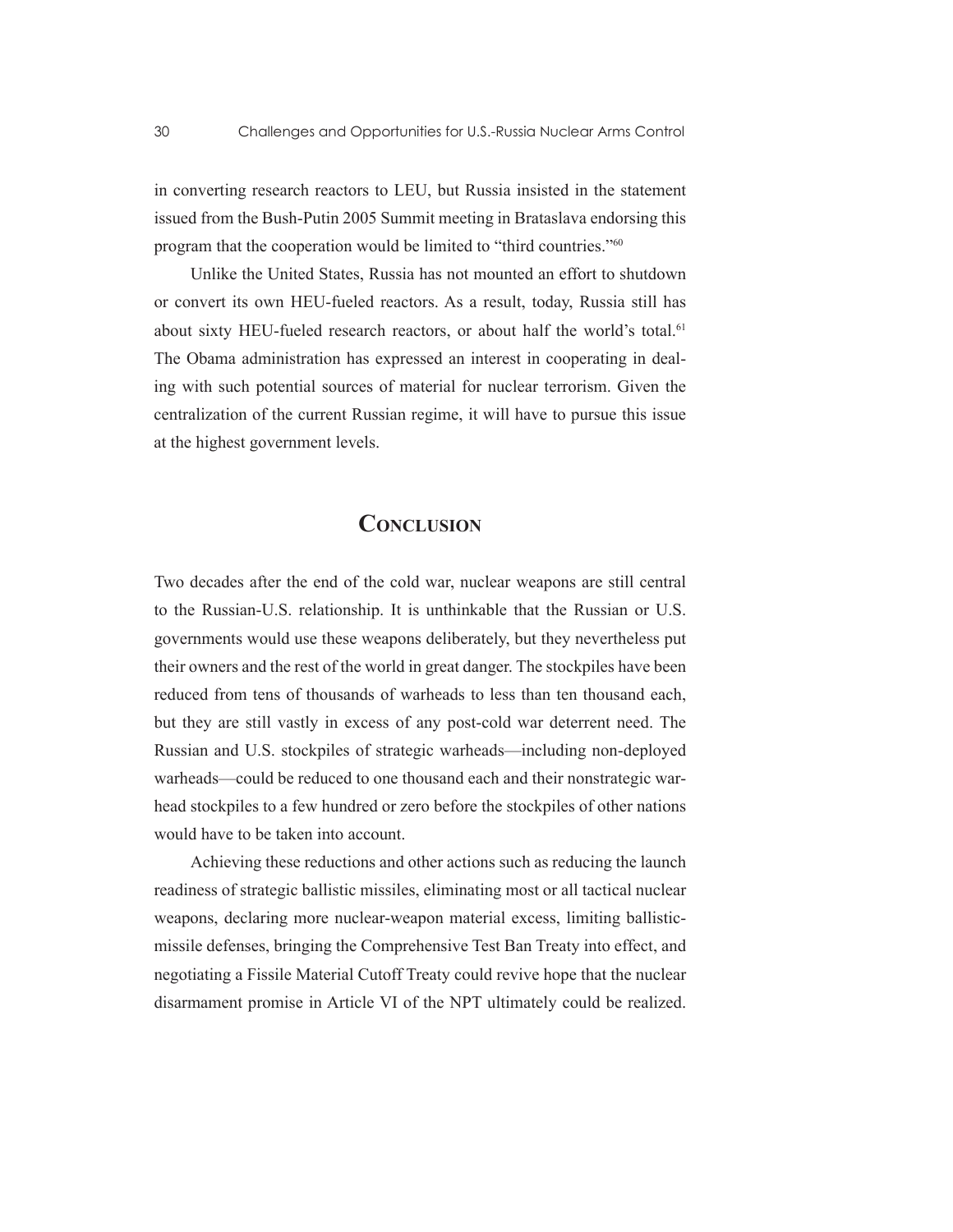The realization of that hope, however, lies beyond the current nuclear-armscontrol horizon. It depends upon all countries being willing to give up nuclear weapons as a deterrent to non-nuclear threats. It also depends upon a reduced threat environment allowing significant relaxation of cold war standards of verification. Nevertheless, a commitment to the goal of eliminating all nuclear weapons and agreeing on the conditions under which such a goal could be achieved would greatly accelerate its realization.

Russia, the United States, and other governments also must cooperate so that the spread of nuclear power—which the nuclear industries of several countries are promoting enthusiastically—not be accompanied by a spread of national reprocessing and enrichment plants, which can be used to produce plutonium or highly enriched uranium for weapons. Guaranteed fuel services and multinational facilities are a preferable alternative.

The relationship between Moscow and Washington has deteriorated since the days when George Bush Senior and Mikhail Gorbachev committed to START and the elimination of the bulk of their countries' nonstrategic nuclear weapons. But we see no political reason why the capitals could not resume their cooperation on nuclear reductions and nonproliferation and make large further steps toward nuclear disarmament. Russia has been waiting for a U.S. administration with which to continue nuclear arms negotiations. Although currently distracted by multiple crises, President Obama is personally very interested in this agenda. Great progress could be made during the next few years. It is important that a good start be made before the May 2010 NPT Review Conference.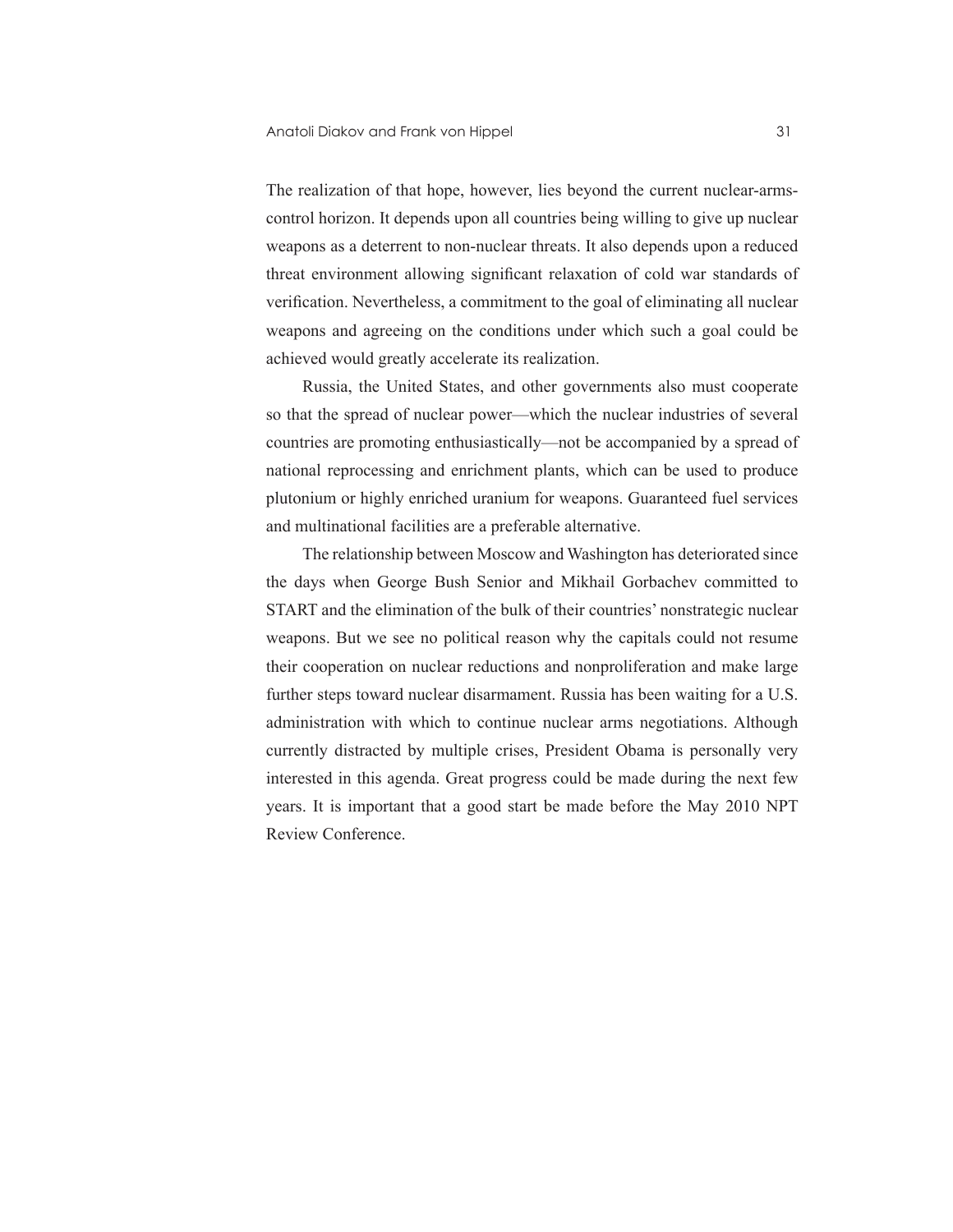## **Appendix: Bringing the Comprehensive Test Ban Treaty into Force**

As of the end of October 2009, 182 countries had signed the CTBT and 144 had ratified it. It only comes into force, however, when ratified by all 44 countries on a 1996 IAEA list of countries having nuclear power and/or research reactors. Thus far, 35 of the 44 countries, including Russia, have ratified.<sup>62</sup> The nine remaining states whose ratifications are required are: China, Egypt, India, Indonesia, Iran, Israel, North Korea, Pakistan, and the United States.

Among the holdout states, the United States is key. It is almost certain that China, Indonesia, Israel, and North Korea would ratify if the United States did.63 Egypt and Iran, as NPT non-weapon states, would lose their strongest argument against ratification if Israel ratified. And India and Pakistan would be unlikely to resist international pressure to ratify if they remained the only holdouts.

For a treaty to be ratified by the United States, an affirmative vote by a twothirds majority of the Senators present is required. In October 1999, toward the end of the Clinton administration, less than half of the Senate voted for ratification in a largely party-line vote: Republicans against and Democrats for.

Contrary to the expectation of some of its officials, <sup>64</sup> however, the G.W. Bush administration did not move to break the testing moratorium that had begun at the end of the administration of the senior George Bush. Instead, a bipartisan view formed that the Science-based Stockpile Stewardship Program that had been developed by the Clinton administration as a way to maintain confidence in the reliability of the U.S. nuclear stockpile without testing was working remarkably well. The detection of North Korea's sub-kiloton October 2006 test at great distances also increased the credibility of the CTBT's verification system.

With the election of pro-CTBT President Obama and the increase of the size of the Democratic majority in the Senate, prospects of CTBT ratification seem much improved. Obtaining a two-thirds majority vote is still a daunting challenge, however, and, with many other pressing challenges facing him,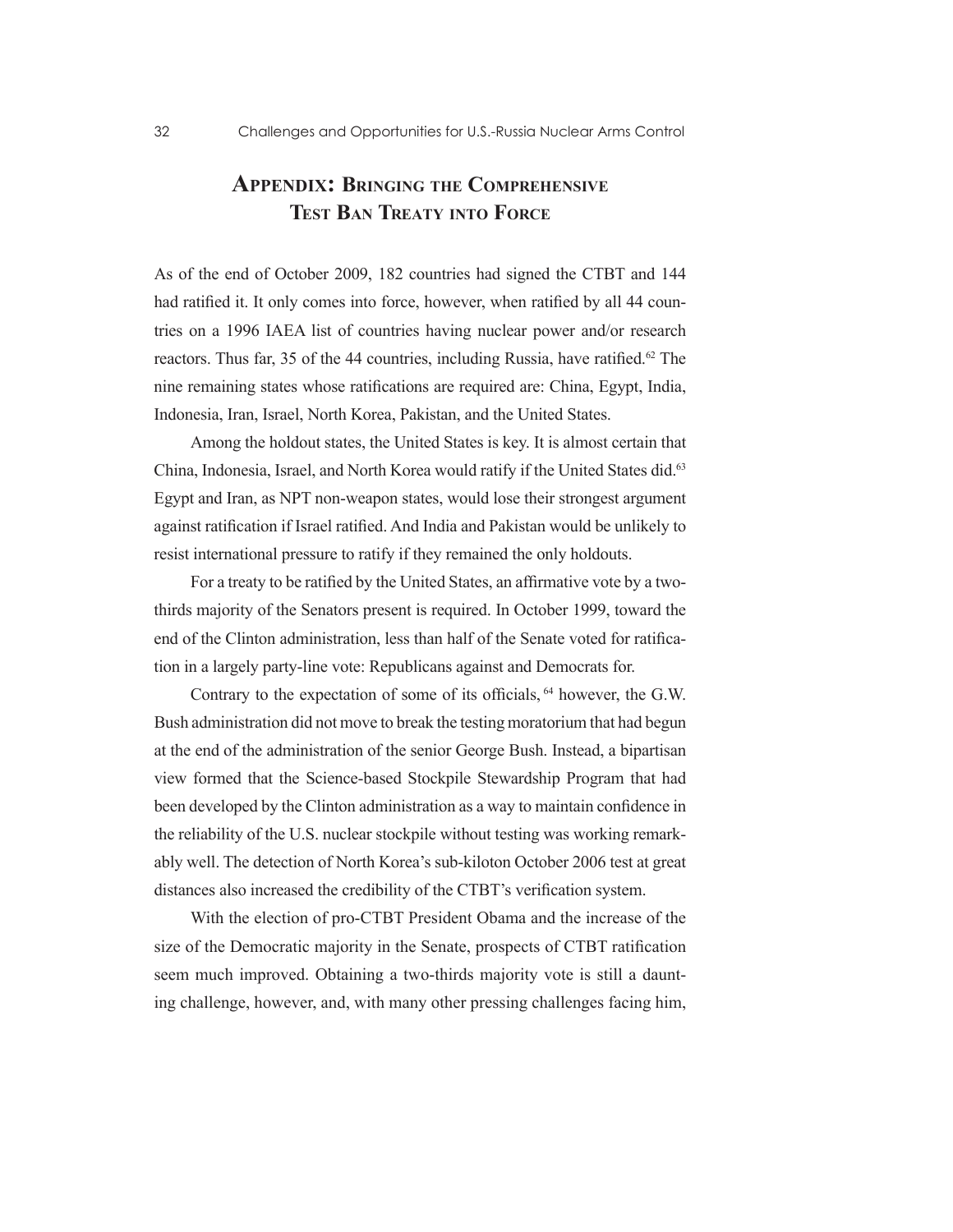President Obama may be reluctant to push for ratification at the beginning of his term. If he does not ask the Senate for ratification before the May 2010 NPT Review Conference, he will have to move early and in a convincing way toward deep nuclear cuts.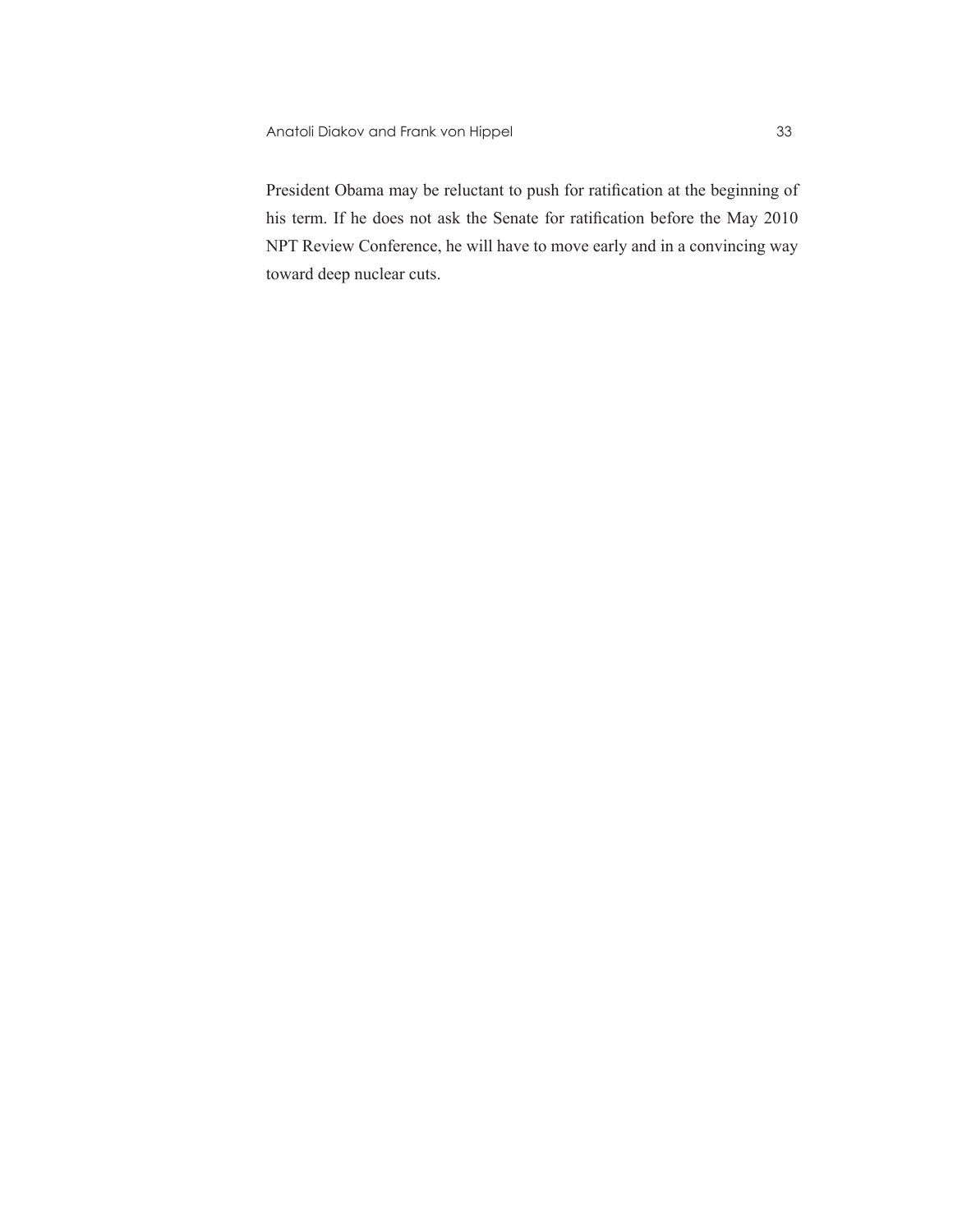## **NOTES**

1. "Mutual Detargeting of Strategic Nuclear Systems," Statement released by the White House, Office of the Press Secretary, Moscow, Russia, January 14, 1994, http:// www.fas.org/nuke/control/detarget/news/940114-331576.htm.

2. See, for example, Daryl G. Kimball and Miles A. Pomper, "A Fresh Start? An Interview with Russian Ambassador Sergey Kislyak," *Arms Control Today* 38, December 2008, http://www.armscontrol.org/act/2008\_12/KislyakInterview.

3. Ray Acheson, "CD Adopts a Programme of Work," Reaching Critical Will, May 29, 2009, http://www.reachingcriticalwill.org/political/cd/speeches09/reports. html#29may

4. "Treaty between the United States of America and the Russian Federation on Strategic Offensive Reductions," Moscow, May 24, 2002, http://www.state.gov/t/ isn/10527.htm.

5. See, for example, Statement of Russian Foreign Ministry Sergei Lavrov at the Plenary Session of the Conference on Disarmament, Geneva, February 12, 2008, http:// www.reachingcriticalwill.org/political/cd/speeches08/1session/Feb12RussiaLavrov.pdf.

6. Organizing for America Web site, http://www.barackobama.com/issues/foreign\_ policy/index\_campaign.php#nuclear.

7. "Joint Statement by Dmitriy A. Medvedev, President of the Russian Federation, and Barack Obama, President of the United States of America, Regarding Negotiations on Further Reductions in Strategic Offensive Arms," April 1, 2009, http://www.whitehouse. gov/the\_press\_office/Joint-Statement-by-Dmitriy-A-Medvedev-and-Barack-Obama/

8. "Joint Understanding," Office of the Press Secretary, The White House, July 8, 2009, http://www.whitehouse.gov/the\_press\_office/The-Joint-Understanding-for-The-Start-Follow-On-Treaty/.

9. In 1997, the U.S. National Academy of Sciences Committee on International Security and Arms Control recommended that, after START II, which the Bush administration replaced with SORT, "reduction to about 1,000 total warheads each for the United States and Russia would be a logical next step," Committee on International Security and Arms Control, *The Future of U.S. Nuclear Weapons Policy* (Washington, D.C.: National Academies Press, 1997), 7.

10. This was mandated in START I for the Minutemen III (Article III.5.b.iii).

11. Philip Pan, "Russia Says U.S. Seeks Weaker Treaty: Landmark START I Nuclear Arms-Control Agreement Set to Expire Next Year," *Washington Post,* December 20, 2008; Walter Pincus, "U.S., Russia Split over Scope of Arms Treaty Follow-up but Concur on Goal, Negotiator Says," *Washington Post,* December 22, 2008, A19.

12. Elaine M. Grossman, "U.S. Military Eyes Fielding 'Prompt Global Strike' Weapon by 2015," Global Security Newswire, July 1, 2009.

13. Assuming an average of 4 kilograms of plutonium and 25 kilograms of HEU per warhead. See *Global Fissile Material Report 2008* (Princeton, N.J.: International Panel on Fissile Materials, 2008), chapter 1.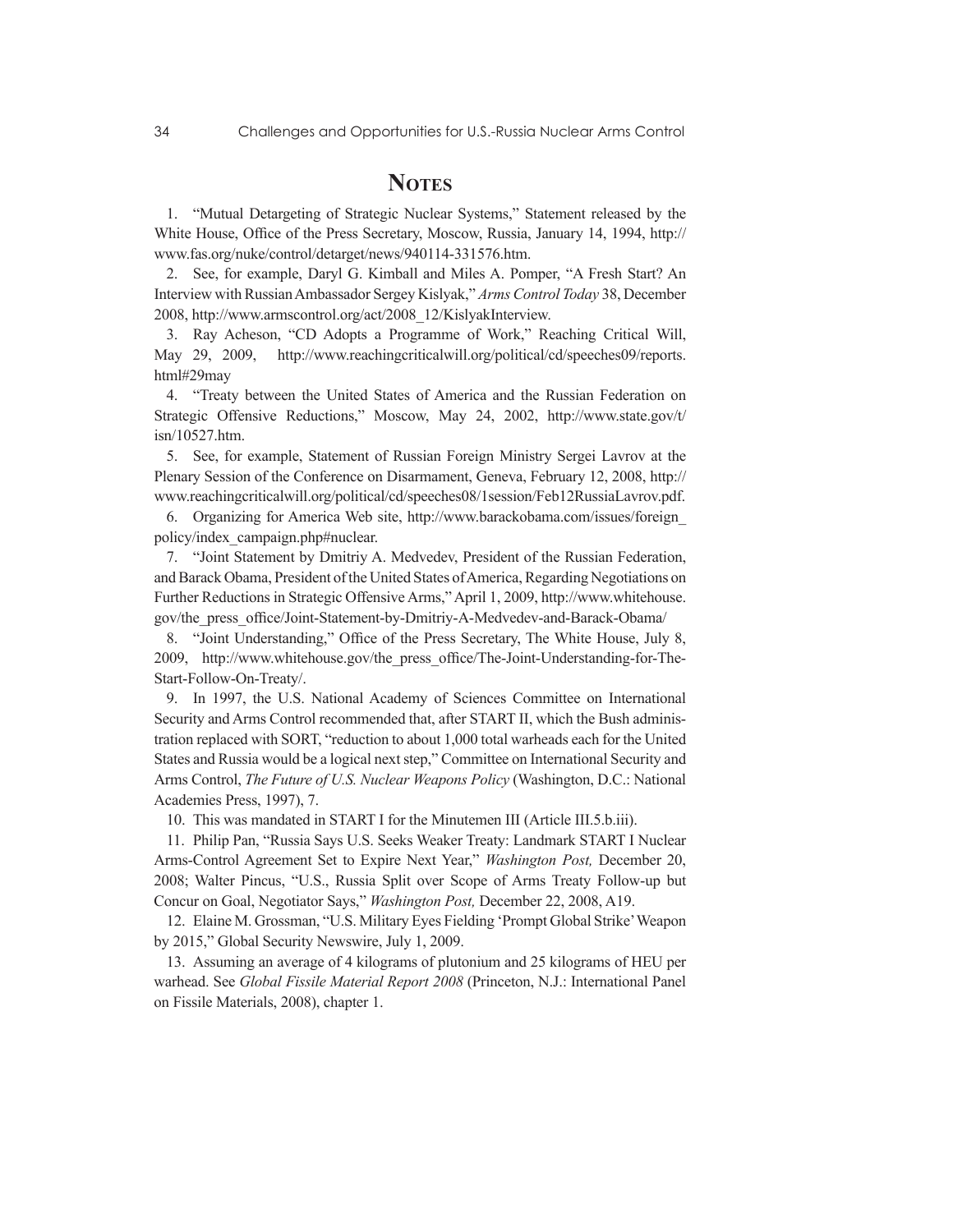14. Alexei Arbatov, "Russia and the United States—Time to End the Strategic Deadlock" Carnegie Moscow Center, *Briefing*10, no. 3 (June 2008); Alexi Arbatov and Rose Gottemoeller, "New Presidents, New Agreements? Advancing U.S.-Russian Strategic Arms Control," *Arms Control Today* 38, July/August 2008, http://www.armscontrol.org/ act/2008\_07-08/CoverStory.

15. Former deputy minister of foreign affairs Sergei Kislyak (now Russia's ambassador to the United States) has stated that a number of inspection requirements are no longer necessary because they are associated with certain classes of intercontinental ballistic missiles and their launchers (SS-11, SS-13, SS-17, SS-24) that have been eliminated; interview, Interfax, February 4, 2008.

16. START, Protocol on Notifications, II.11-12; Vasilii Lata and Midykhat Vildanov, "Dogovor o SNV: igra v odni vorota" ["START treaty: a game to one gate"], *Nezavisimaya Gazeta,* October 10, 2008

17. START, Protocol on Inspections and Continous Monitoring, XVI.

18. START, Protocol on inspections and continuous monitoring activities, Annex 3: Procedures for reentry vehicles inspections, para. 11.

19. Ivan Sidorov, "Naskolko Otvetstvenno Storony Vypolnyaut Dogovor SNV-1?" [To what extent are the parties responsible in START implementation?"], *Yadernoe Rasprostraneniye* (August–October 1999): 64–69.

20. *Radiation Detection Equipment: An Arms Control Verification Tool* (Fort Belvoir, Va.: Defense Threat Reduction Agency, 2006), http://dtirp.dtra.mil/products/pdfs/211p.pdf.

21. *Plutonium:The First 50 Years* (Washington, D.C.: U.S. Department of Energy, 1996); *Highly Enriched Uranium: Striking a Balance* (Washington, D.C.: U.S. Department of Energy, 2001).

22. Kimball and Pomper, "A Fresh Start?"

23. See George P. Shultz et al., "A World Free of Nuclear Weapons," *Wall Street Journal*, January 4, 2007, A15; and George P. Shultz et al., "Toward a Nuclear-Free World," *Wall Street Journal*, January 15, 2008, A13.

24. U.S. Central Intelligence Agency, *The World Fact Book,* based on national gross domestic product in 2008 (in terms of purchasing power parities) and percentages of gross domestic product spent on the military (2005 or 2006), https://www.cia.gov/library/ publications/the-world-factbook/.

25. In the case of the United States, this includes virtually all the warheads on its silobased Minuteman III missiles and about one-third of its submarine-based ballistic missiles (about half those at sea).

26. See, for example, Bruce G. Blair, *The Logic of Accidental Nuclear War* (Washington, D.C.: Brooking Institution Press, 1993).

27. Valery E. Yarynich, *C3: Nuclear Command, Control Cooperation* (Washington, D.C.: Center for Defense Information, 2003).

28. Alexei Arbatov and Vladimir Dvorkin, *Beyond Nuclear Deterrence: Transforming the U.S.-Russian Equation* (Washington, D.C.: Carnegie Endowment for International Peace, 2006).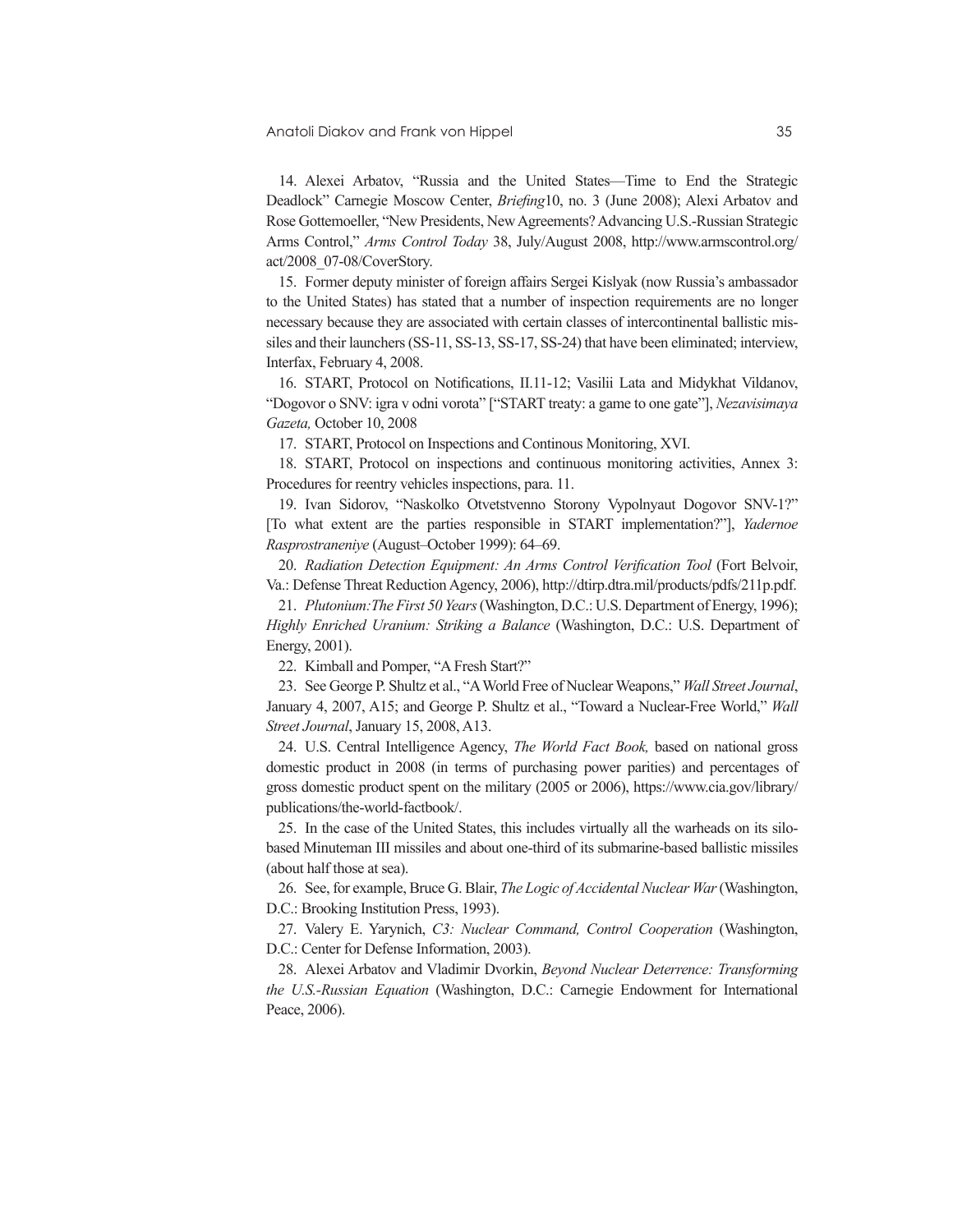29. In 2007, Russia's eleven ballistic-missile submarines reportedly only mounted three patrols at sea; "Russian Nuclear Forces, 2008." *Bulletin of the Atomic Scientists,* May/June 2008.

30. Bruce G. Blair, "De-alerting Strategic Nuclear Forces," in Sidney Drell and James Goodby, eds., *Reykjavik Revisited: Steps Toward a World Free of Nuclear Weapons*  (Stanford, Calif.: Hoover Press, 2008), http://www.hoover.org/publications/books/ online/15766737.html.

31. Robert Norris and Hans M. Kristensen, "U.S. Nuclear Weapons in Europe, 1954–2004," *Bulletin of the Atomic Scientists,* November/December 2004; and Hans M. Kristensen, "Are U.S. Nuclear Weapons in Europe Secure?" June 19, 2008, http://www. gather.com/viewArticle.action?articleId=281474977377479.

32. Julian Borger, "U.S. Removes Its Nuclear Arms from Britain," *Guardian,* June 26, 2008, 12.

33. "U.S. Removed Nuclear Weapons from Largest German Base, Documents Indicate," Federation of American Scientists, July 9, 2007, http://www.fas.org/press/ news/2007/2007jul\_nukesremoved.html.

34. "Russia Calls Europe to Discuss with the USA the Reduction of Nuclear Weapons," *VZGLYAD*, September 3, 2007, http://www.vz.ru/news/2007/9/3/105867.html.

35. "Russia Determined to Keep Tactical Nuclear Arms for Potential Aggressors," *Pravda,* October 31, 2007, http://english.pravda.ru/russia/kremlin/31-10-2007/99911 nuclear\_arms-0.

36. "Russian Nuclear Forces, 2008."

37. Rose Gottemoeller, "Eliminating Short-Range Nuclear Weapons Designed to Be Forward Deployed," in *Reykjavik Revisited: Steps Toward a World Free of Nuclear Weapons.*

38. *Plutonium: The First 50 Years;* and *Highly Enriched Uranium: Striking a Balance.*

39. For an outline of the history of this deal, see http://www.usec.com/megatonstomegawatts\_history.htm.

40. "Memorandum of Understanding Regarding the Establishment of the Data Base for the Treaty between the USSR and the USA on the Elimination of Their Intermediate-Range and Shorter-Range Missiles," Washington, D.C., December 8, 1987, http://www. fas.org/nuke/control/inf/infbook/appendab.html.

41. Alexei Arbatov, "Russia and the United States—Time to End the Strategic Deadlock."

42. Statement of President Putin at the meeting with U.S. Secretary of State Condoleezza Rice and Secretary for Defense Robert Gates, Novo-Ogarevo, Moscow, October 12, 2007, http://www.kremlin.ru/eng/text/speeches/2007/10/12/1648\_type82914\_148167.shtml.

43. Organizing for America Web site, http://www.barackobama.com/issues/foreign\_ policy/index\_campaign.php#nuclear.

44. Peter Baker, "White House Scraps Bush's Approach to Missile Shield," *New York Times,* September 17, 2009.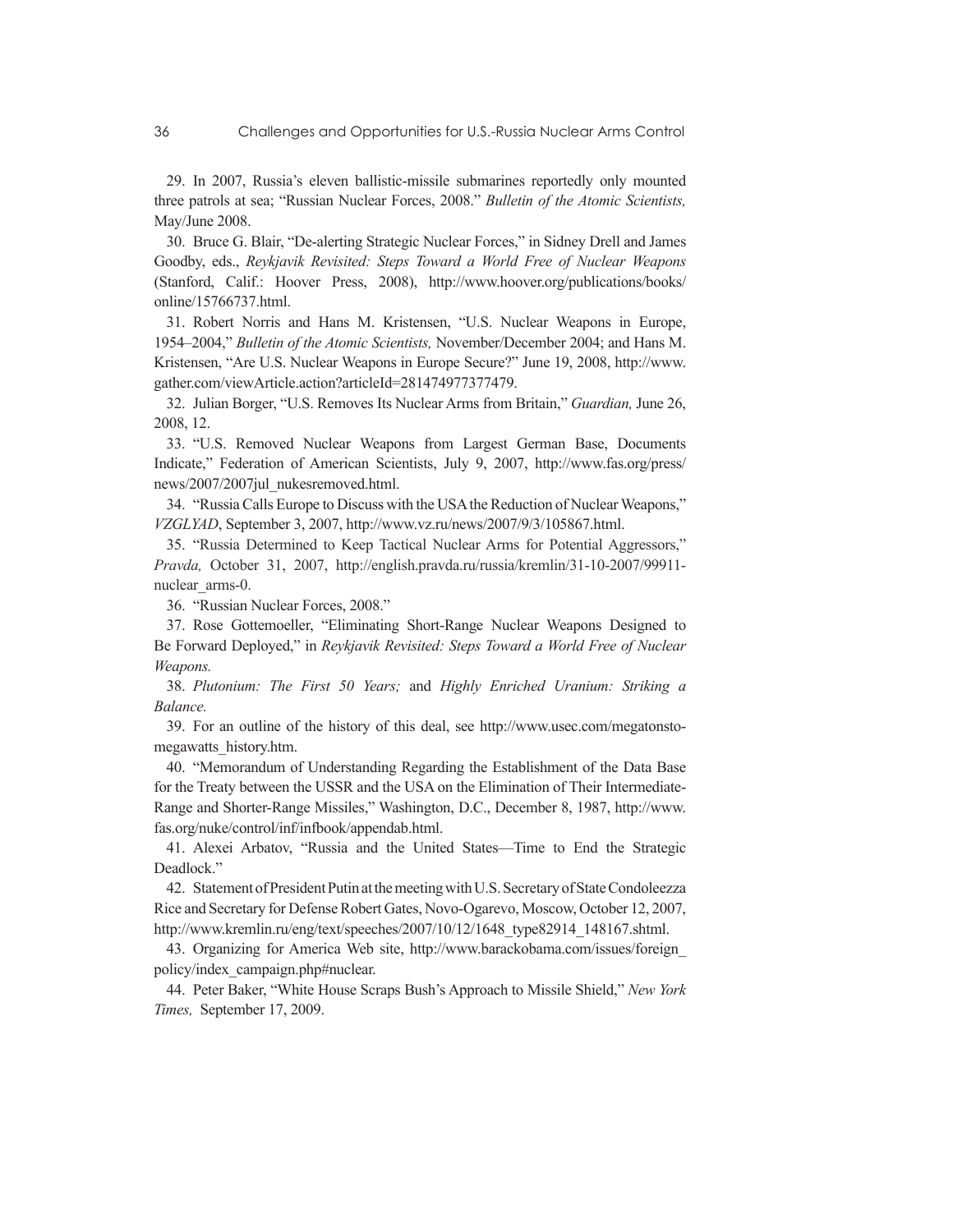#### Anatoli Diakov and Frank von Hippel 37

45. George N. Lewis and Theodore A. Postol, "European Missile Defense: The Technological Basis of Russian Concerns," *Arms Control Today* 37, October 2007, http://www.armscontrol.org/act/2007\_10/LewisPostol.

46. Michael Gordon, "The Anatomy of a Misunderstanding," *New York Times,*  May 25, 1997, sec. 4, p. 3.

47. William Douglas, "Putin Suggests Alternate Site for Missile Defense System," McClatchy Newspapers, June 8, 2007.

48. Andrew Sessler et al., *Countermeasures: A Technical Evaluation of the Operational Effectiveness of the Planned*

*US National Missile Defense System* (Cambridge, Mass.: Union of Concerned Scientists and MIT Security Studies Program, 2000), http://www.ucsusa.org/assets/ documents/nwgs/cm\_all.pdf.

49. United Nations Resolution A/C.1/63/L.4, "Prevention of an Arms Race in Outer Space," http://www.reachingcriticalwill.org/political/1com/1com08/ res/L4.pdf. The vote may be found at http://www.reachingcriticalwill.org/ political/1com/1com08/votes/L4.pdf.

50. Draft Treaty on the Prevention of the Placement of Weapons in Outer Space, the Threat or Use of Force Against

Outer Space Objects, submitted by Russia and China to the Conference on Disarmament, February 12, 2008, http://www.reachingcriticalwill.org/political/cd/ papers08/1session/Feb12%20Draft%20PPWT.pdf.

51. See, for example, Ross Liemer, senior thesis, Princeton Universiy, 2008, and Bruce MacDonald, *China, Space Weapons, and U.S. Security*, Council on Foreign Relations, Special Report no. 38, September 2008, http://www.cfr.org/content/publications/attachments/China\_Space\_CSR38.pdf.

52. "President Orders Sweeping U.S. Policy Review," *Space News,* July 5, 2009.

53. U.S. National Space Policy, Office of Science and Technology Policy, Executive Office of the President, The White House, August 31, 2006, released October 6, 2006, http://www.licensing.noaa.gov/files/USNationalSpacePolicy\_083106.pdf.

54. D. K. Barton et al., "Report of the American Physical Society Study Group on Boost-phase Intercept Systems for National Missile Defense: Scientific and Technical Issues*,*" *Reviews of Modern Physics* 76, no. 3 (2004).

55. C. I. Barnard et al., *A Report on the International Control of Atomic Energy,* prepared for the Secretary of State's Committee on Atomic Energy, also known as *The Acheson-Lilienthal Report* (Washington, D.C.: , 1946), http://www.fissilematerials.org/ipfm/site\_down/ach46.pdf.

56. Wade Boese, "Bush Outlines Proposals to Stem Proliferation," *Arms Control Today* 34, March 2004, http://www.armscontrol.org/act/2004\_03/Bush.

57. See, for example, Paul Kerr and Miles Pomper, "Tackling the Nuclear Dilemma: An Interview with IAEA Director-General Mohamed ElBaradei," *Arms Control Today* 35, March 2005, http://www.armscontrol.org//act/2005\_03/elbaradei.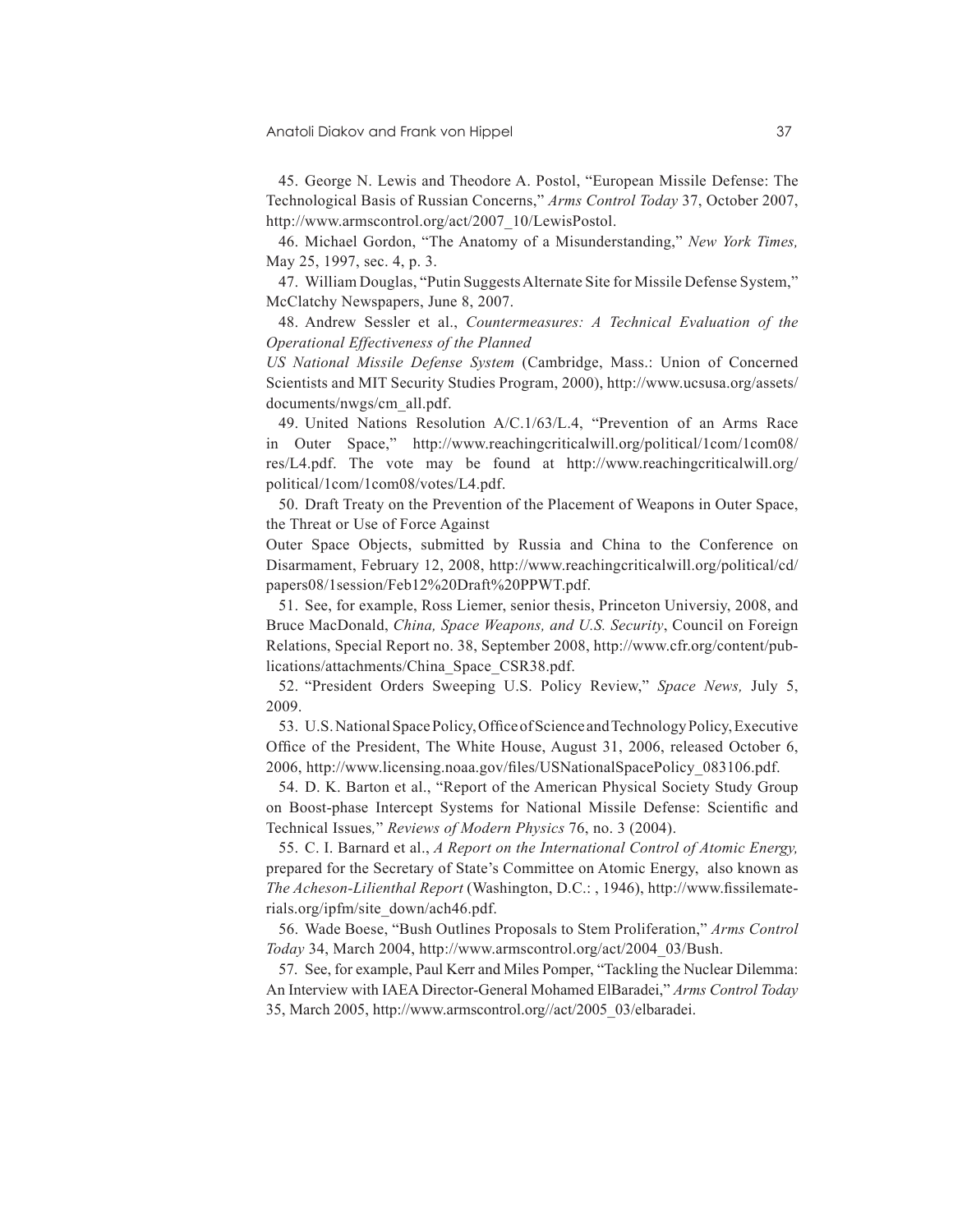58. "Enrichment Capacity at Angarsk to Be Boosted," World Nuclear News, June 25, 2007, http://www.world-nuclear-news.org/newsarticle.aspx?id=13604.

59. See also James Goodby, "Internationalizing the Nuclear Fuel Cycle," *Bulletin of the Atomic Scientists,* September 4, 2008, http://www.thebulletin.org/web-edition/ features/internationalizing-the-nuclear-fuel-cycle.

60. "Bush, Putin Pledge Enhanced Nuclear Security Cooperation: Joint Statement Issued in Conjunction with Summit in Slovakia," February 24, 2005, http://www. america.gov/st/washfile-english/2005/February/200502241401561CJsamohT0.27004 64.html. More recently, the Medvedev-Obama joint summit statement of July 6, 2009, included language that indicated a willingness on the part of Russia at least to explore the conversion of its HEU-fueled research reactors: "We will continue cooperating on development of new types of low-enriched uranium (LEU) fuel for possible conversion of research reactor cores in third countries and on conducting feasibility studies to explore possibilities for conversion of such individual reactors in the United States and Russia."

61. *Global Fissile Material Report 2007* (Princeton, N.J.: International Panel on Fissile Materials, 2007), Table 1.3, http://www.fissilematerials.org/ipfm/site\_down/ gfmr07.pdf.

62. "The Status of the Comprehensive Test Ban Treaty: Signatories and Ratifiers," Arms Control Association, February 2008, http://www.armscontrol.org/factsheets/ ctbtsig.

63. For the positions of China and Indonesia, see statements by H. E. Ambassador Shen Guofang, head of the Chinese delegation (http://new.fmprc.gov.cn/ce/ceun/eng/ chinaandun/disarmament\_armscontrol/npt/t29291.htm), and Ambassador Makmur Widodo, head of the delegation of the Republic of Indonesia (http://www.un.org/webcast/ctbt/statements/indonesiaE.htm), at the 2nd Conference on Facilitating the Entry into Force of the Comprehensive Nuclear-Test-BanTreaty. Israel has participated actively and constructively in the development of procedures for on-site inspections when a test is suspected, and according to Israeli officials, Israel expects to ratify the CTBT when the U.S. does. Indeed, the G.W. Bush administration may have pressured Israel *not* to ratify the CTBT. It is foolhardy to try to predict North Korea's diplomatic actions but being a holdout on ratifying the CTBT would be inconsistent with that country's commitment to rejoin the NPT as a non-weapon state.

64. Jace Radke, "Defense Official: Nuke Tests at NTS [Nevada Test Site] Are Likely," *Las Vegas Sun*, August 14, 2002, http://www.lasvegassun.com/news/2002/ aug/14/defense-official-nuke-tests-at-nts-are-likely/.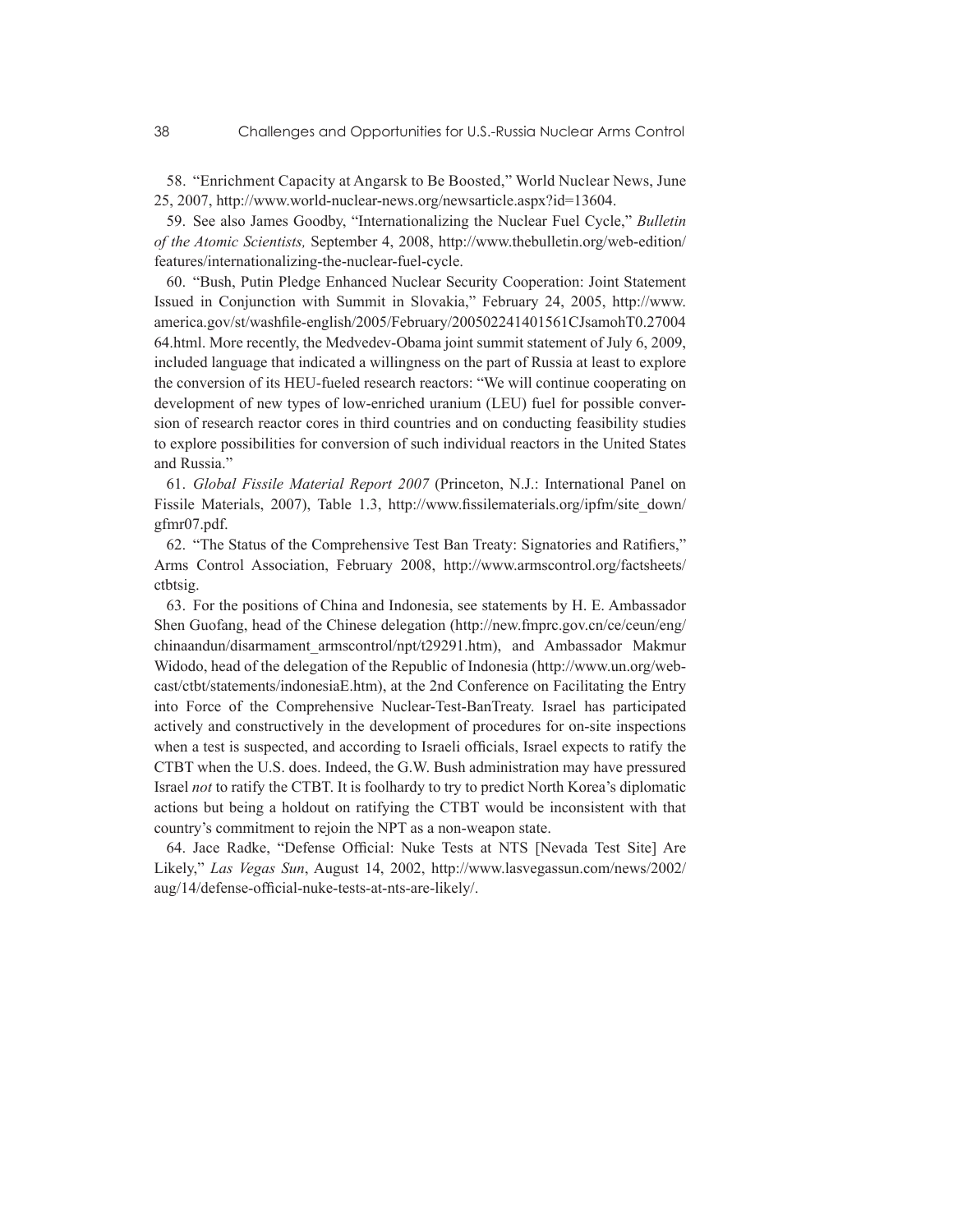## **About the Authors**

**Anatoli Diakov** is a professor of physics and, since 1991, director of the Center for Arms Control, Energy and Environmental Studies at the Moscow Institute of Physics and Technology. He has written papers on nuclear arms reductions, the history of Russia's plutonium production, disposition options for excess plutonium, and the feasibility of converting Russia's icebreaker reactors from highly enriched to low-enriched uranium, as well as on many other topics relating to nuclear arms control and disarmament.

**Frank von Hippel**, a nuclear physicist, is a professor of public and international affairs at Princeton University. He currently is co-chair of the International Panel on Fissile Materials. During 1993–94, he served as assistant director for national security in the White House Office of Science and Technology Policy and played a major role in developing U.S.-Russian cooperative programs to increase the security of Russian nuclear-weapons materials. He was a MacArthur Foundation Prize Fellow during 1993–98 and recently was awarded the American Physical Society's 2010 Leo Szilard Lectureship Award for "outstanding work and leadership in using physics to illuminate public policy in the areas of nuclear arms control and nonproliferation, nuclear energy, and energy efficiency."